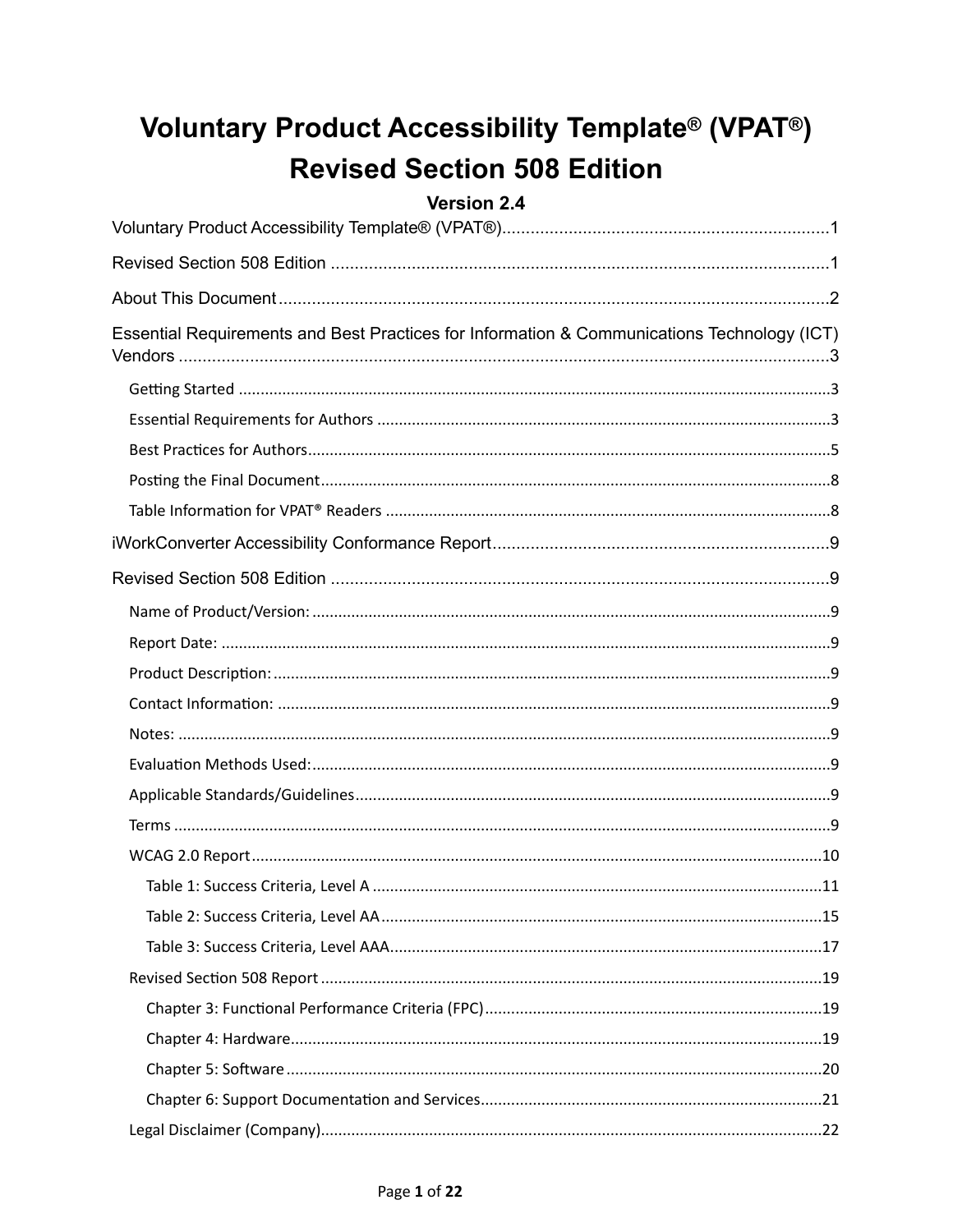## <span id="page-1-0"></span>**About This Document**

The VPAT is provided in four editions based on the standards/guidelines being evaluated. The editions are WCAG, Revised 508, EN 301 549 and International, which includes all of the standards.

This is the Revised Section 508 edition of the VPAT. It includes the following standards/ guidelines:

- [Web Content Accessibility Guidelines 2.0](http://www.w3.org/TR/2008/REC-WCAG20-20081211)
- [Revised Section 508 standards published January 18, 2017 and corrected](https://www.access-board.gov/guidelines-and-standards/communications-and-it/about-the-ict-refresh/final-rule/text-of-the-standards-and-guidelines)  **[January 22, 2018](https://www.access-board.gov/guidelines-and-standards/communications-and-it/about-the-ict-refresh/final-rule/text-of-the-standards-and-guidelines)**

If you need a different combination of standards/guidelines then use the appropriate alternate edition of the VPAT found on the [ITI Accessibility web page](https://www.itic.org/policy/accessibility/vpat).

This document is broken into two main sections:

- Essential Requirements and Best Practices for using the VPAT® to complete an Accessibility Conformance Report (the instructions)
- The VPAT

Please carefully review the Essential Requirements and Best Practices sections before using the VPAT to create an Accessibility Conformance Report.

The purpose of these instructions is to promote accurate and consistent reporting of product accessibility information.

The VPAT is a template used to document a product's conformance with accessibility standards and guidelines. The purpose of the Accessibility Conformance Report is to assist customers and buyers in making preliminary assessments regarding the availability of commercial "Electronic and Information Technology," also referred to as "Information and Communication Technology" (ICT) products and services with features that support accessibility.

The Information Technology Industry Council (ITI) provides the VPAT. Use of the template and service mark does not require membership in ITI.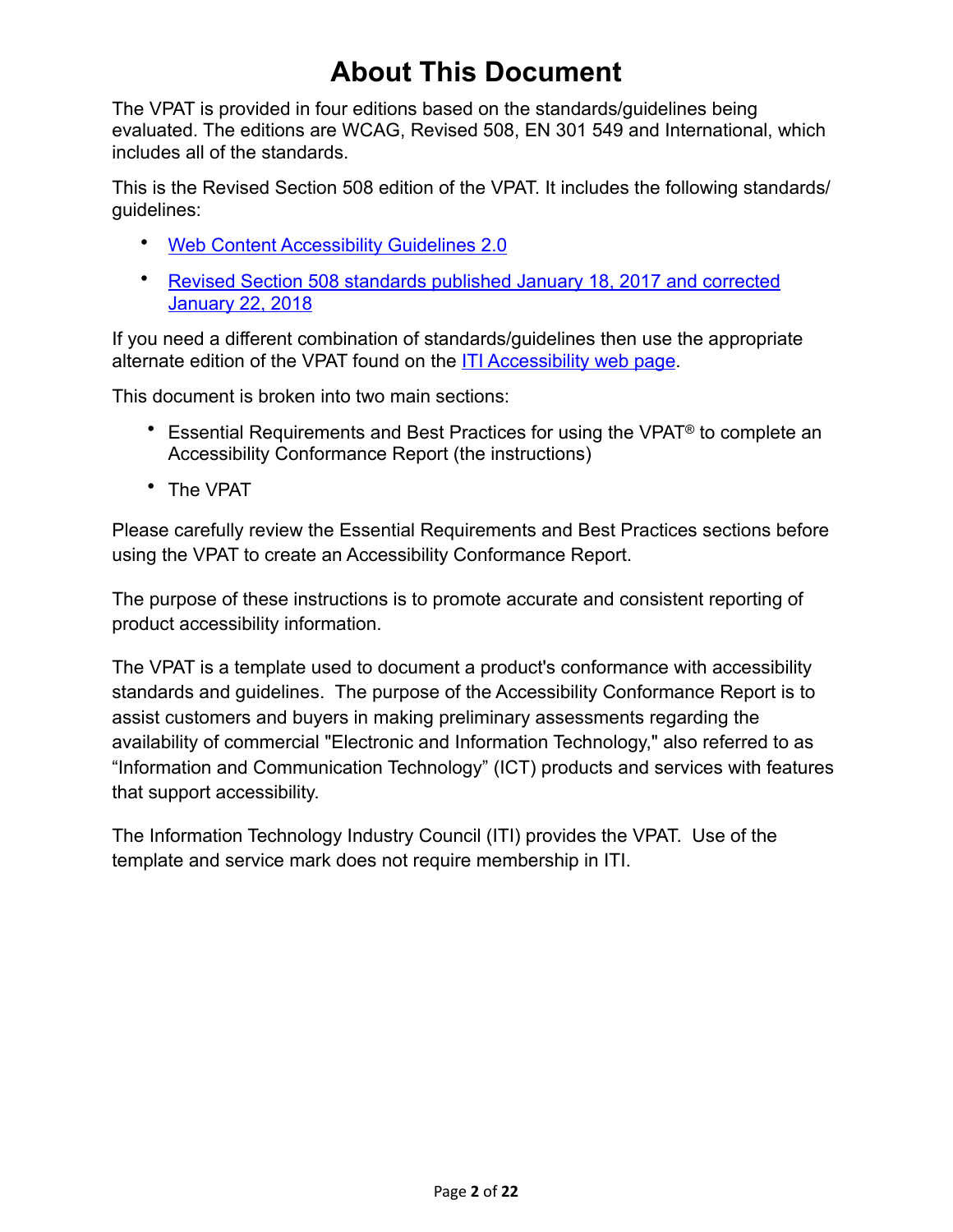### <span id="page-2-0"></span>**Essential Requirements and Best Practices for Information & Communications Technology (ICT) Vendors**

This section provides guidance for reporting product conformance for major accessibility standards and guidelines using the VPAT**®** to produce the Accessibility Conformance Report. Deviating from these guidelines precludes vendors from referencing the template by name and/or the VPAT acronym.

## <span id="page-2-1"></span>**Getting Started**

- 1. Before creating a report, read all of the materials provided in this document.
- 2. Determine which accessibility standards/guidelines will be included in the Accessibility Conformance Report and use the appropriate VPAT file.
- 3. It is the vendor's responsibility to maintain the integrity of the data in the report.

## <span id="page-2-2"></span>**Essential Requirements for Authors**

The following are the minimum requirements to produce an Accessibility Conformance Report based on the VPAT**®**.

- 1. The VPAT name and template are registered service marks of ITI. Use of the VPAT template and name requires the inclusion of the registered service mark (i.e., "VPAT**®"**). Users of the VPAT agree not to deviate from the Essential Requirements for Authors.
- 2. The template file can be used as is or replicated in a different delivery format, for example as HTML or PDF. The final conformance report must be accessible.
- 3. A report must contain the following content at a minimum:
	- **Report Title**  In the heading format of "[Company Name] Accessibility Conformance Report"
	- **VPAT Heading Information**  Template version
	- Name of Product/Version Name of Product being reported, including product version identifier if necessary
	- **Report Date**  Date of report publication. At a minimum, provide the month and year of the report publication. For example, "May 2016". If date is included, ensure it is clear "4 May 2016" or "May 4, 2016".
	- **Product Description**  A brief description of the product
	- **Contact Information**  Contact Information for follow-up questions. Listing an email is sufficient.
	- **Notes**  Any details or further explanation about the product or the report. This section may be left blank.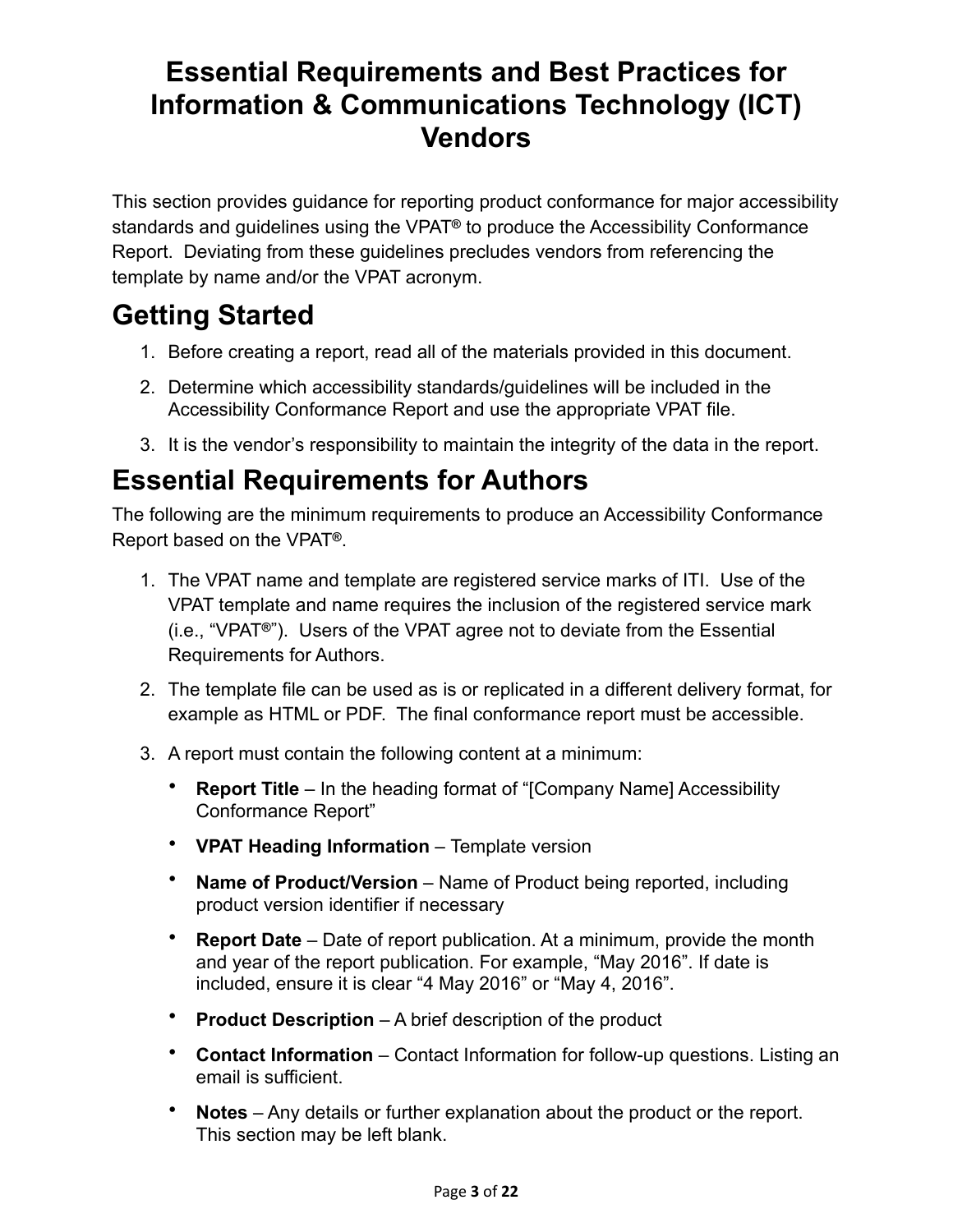- **Evaluation Methods Used**  Include a description of evaluation methods used to complete the VPAT for the product under test.
- **Applicable Standards/Guidelines**  A clear indication of which Standards/ Guidelines this Conformance Report covers.
	- The list must include only the Standards/Guidelines used to evaluate the product.
	- The applicable Standards/Guidelines that are included in this VPAT edition are:
		- [Web Content Accessibility Guidelines 2.0](http://www.w3.org/TR/2008/REC-WCAG20-20081211) or WCAG 2.0 (ISO/ IEC 40500)
		- [Revised Section 508 standards](https://www.access-board.gov/guidelines-and-standards/communications-and-it/about-the-ict-refresh/final-rule/text-of-the-standards-and-guidelines) the U.S. Federal accessibility standard for ICT Products, published by the U.S. Access Board in the Federal Register on January 18, 2017 and corrected on January 22, 2018
	- If other Standards/Guidelines are reported, then use the appropriate VPAT edition.
	- This information can be in a table format at the top of the report with the table heading 'Standards/Guidelines' and the reported Standards/ Guidelines identified. This information can alternatively be supplied in the introductory text of the report. In the VPAT we have used a table as an example and listed "(yes / no)" for each standard/guideline. To indicate what the report covers leave the appropriate yes or no on each standard/guideline.
	- If multiple Standards or Guideline tables are included, each table must identify the Standard or Guideline that the criteria in that table represent.
- **Terms**  The report must list the definition of the terms used in the Conformance Level column. ITI recommends the following terms. If a vendor deviates from the ITI definitions, the vendor shall reference this change in the heading Notes section. If a term is not used it can be removed from the list. The ITI definitions are: This can only be used in WCAG 2.x Level AAA
	- **Supports**: The functionality of the product has at least one method that meets the criterion without known defects or meets with equivalent facilitation.
	- **Partially Supports**: Some functionality of the product does not meet the criterion.
	- **Does Not Support**: The majority of product functionality does not meet the criterion.
	- **Not Applicable**: The criterion is not relevant to the product.

Note: When filling in the WCAG tables, a response may use 'Supports' where one might otherwise be inclined to use 'Not Applicable'. This is in keeping with WCAG 2.0 Understanding Conformance. This means that if there is no content to which a success criterion applies, the success criterion is satisfied.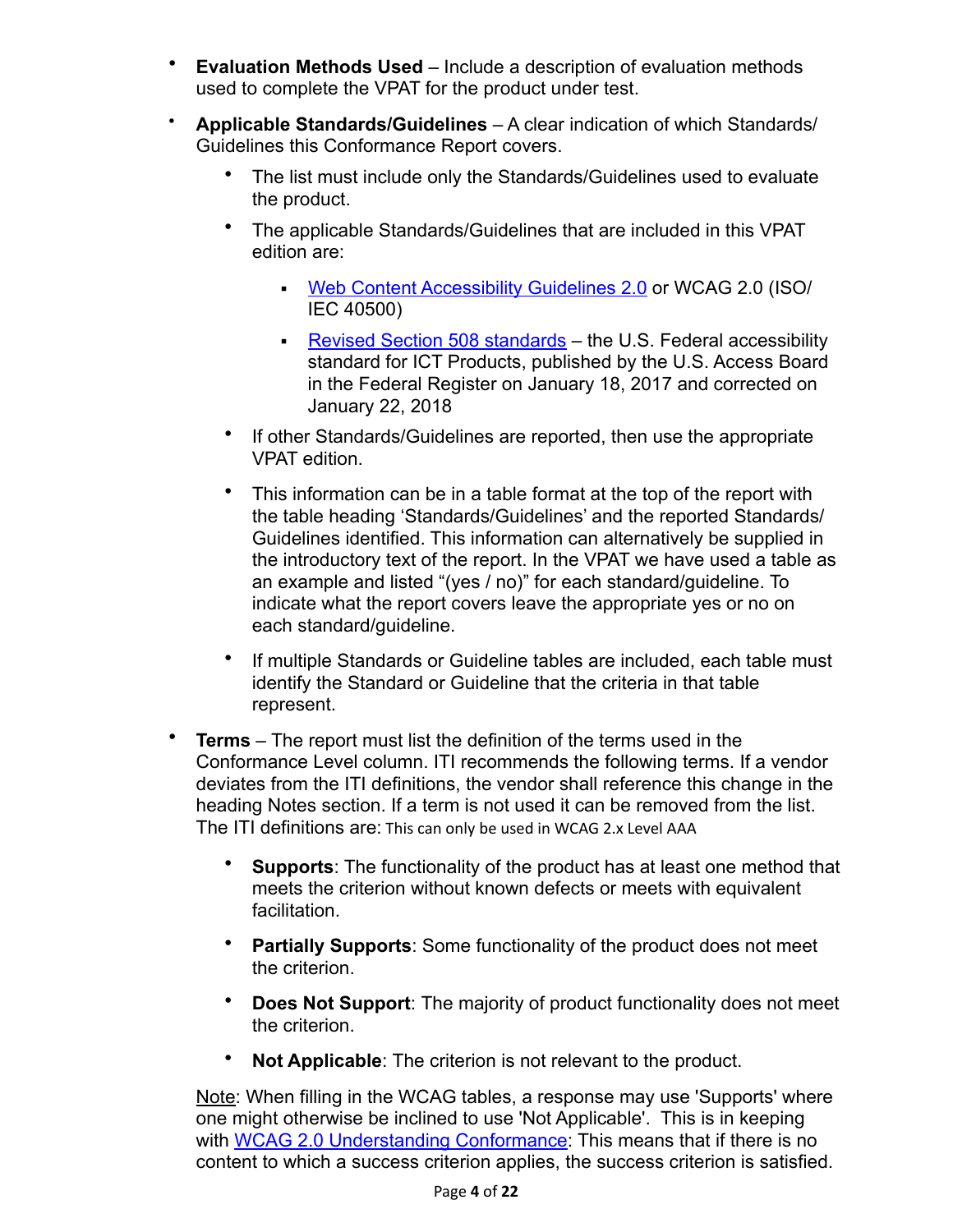- **Not Evaluated**: The product has not been evaluated against the criterion. This can only be used in WCAG 2.x Level AAA.
- **Tables for Each Standard or Guideline**  Tables showing the responses to the criteria.
- 4. WCAG Conformance Information The answers in the WCAG success criteria are based on the level of conformance being reported (Level A, AA or AAA).
	- These tables are used to answer:
		- Revised Section 508:
			- Chapter 5 Software
			- Chapter 6 Support Documentation
		- The selected levels of WCAG 2.0 Guidelines.
	- If using a summary table, due to answers applying to multiple criteria, when answering for the Revised Section 508, the answers need to be clear about which individual criteria the answer applies to. It is possible to either use a summary, selecting the worst case for the criteria, or to have separate answers or even tables for software, support documentation, authoring tools, etc., so long as the methodology used is made clear.
- 5. Remarks and Explanations Detailed remarks should be provided in the Remarks and Explanations column to justify your answer in the Conformance Level column.
	- When the conformance level is 'Partially Supports' or 'Does Not Support', the remarks should identify:
		- 1. The functions or features with issues
		- 2. How they do not fully support
	- If the criterion does not apply, explain why.
	- If an accessible alternative is used, describe it.
- 6. In the Section 508 tables, when subsections of criteria do not apply to the product, the section may be summarized or removed as long as an explanation is provided explaining why a criterion does not apply. Another alternative is to leave the table and add a summary why the section does not apply. For example, in Chapter 5 the criteria in 502 and 503 will not apply to a web only application, thus those sections can be removed with a summary in the notes for the chapter, or a row in the table.

#### <span id="page-4-0"></span>**Best Practices for Authors**

ITI suggests that authors adopt the following best practices when using the VPAT**®** to create an Accessibility Conformance Report.

• **Branding Header:** Company logo or branding information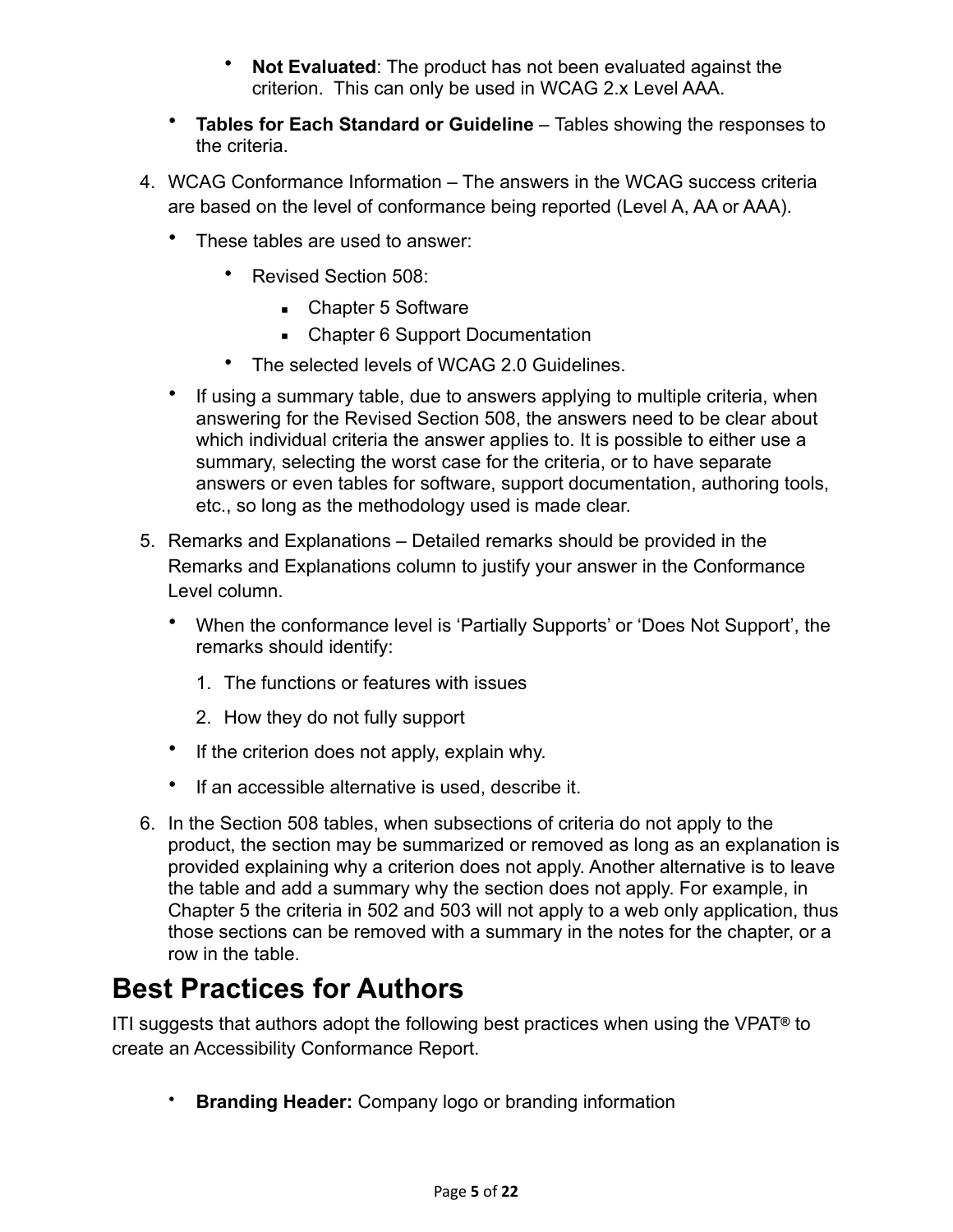- **Report Date Changes:** If a report is revised, change the report date and explain the revision in the Notes section. Alternately, create a new report and explain in the Notes section that it supersedes an earlier version of the report.
- **Notes:** Add any notes applicable to product or the report
	- Additional information about the product version that the document references
	- Any revisions to the document
	- Links to any related documents
	- Additional information describing the product
	- Additional information about what the document does or does not cover
	- Information suggested by the [WCAG 2.0 Conformance Claim](http://www.w3.org/TR/WCAG20/#conformance-claims)
	- Information needed to satisfy ISO/IEC 17050-1:2004, Supplier's Declaration of Conformity
- **Evaluation Methods Used –** Information to enter may include the following:
	- Testing is based on general product knowledge
	- Similar to another evaluated product
	- Testing with assistive technologies
	- Published test method (provide name, publisher, URL link)
	- Vendor proprietary test method
	- Other test method
- **Remarks and Explanations:** This section may include:
	- Information regarding the testing of a given criteria.
	- Information on application dependencies to support accessibility (e.g. OS, app frameworks, browsers recommended).
	- How the customer can find more information about accessibility issues. One method can be to include the bug ID where customers can call the company's customer support to get additional information.
	- Known workarounds for accessibility issues.
- **Legal Disclaimer:** Area for any legal disclaimer text required by your organization.
- **Report Size:** To reduce the size of the report it is acceptable to remove sections. Individual criteria cannot be removed, only sections at a time. Section removal is acceptable in four situations:
	- When an entire section is not being reported on because it does not apply to the product, for example:
		- Chapter 4: Hardware. Information should be included in the notes for that section why it has been removed.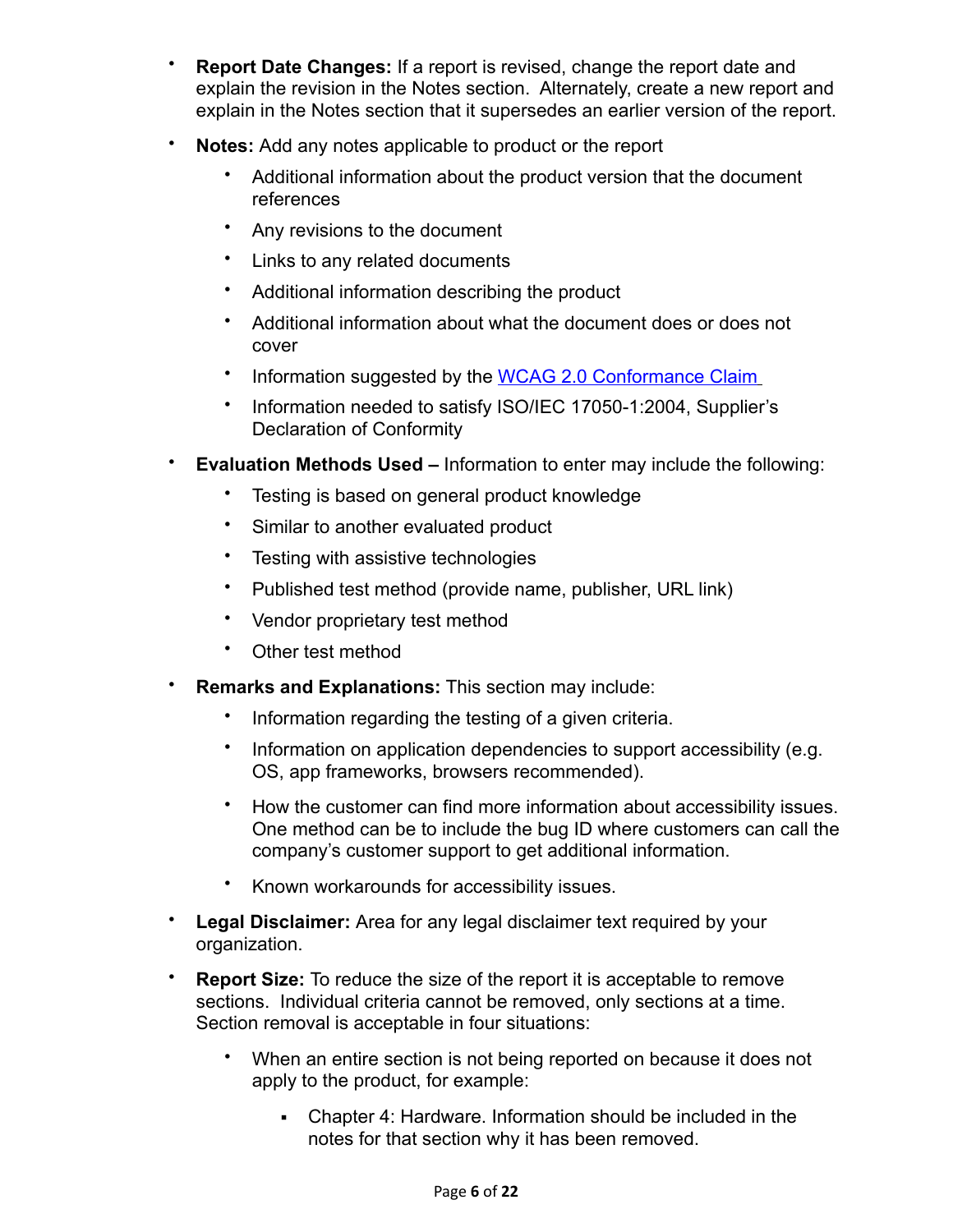- A card reader that doesn't have sound could remove the criteria in section 413 Closed Caption Processing Technologies and just note the why the criteria doesn't apply.
- If the product is not being evaluated for a level of the criteria (for example Level AAA) then that table may be deleted.
- If a requesting customer has identified that a section of the standard does not apply, information should be included in the notes that the section has been removed.
- **WCAG 2.0 Tables:** The WCAG 2.0 criteria are shown in three tables, Level A, Level AA, and Level AAA.
	- If desired, these tables can be combined into one table.
	- When reporting on a level (A, AA or AAA) all criteria for that level must be answered.
- **Language:** Translation to other languages is permitted.
- **Multiple Reports:** When using the VPAT to create an Accessibility Conformance Report for complex products it may be helpful to separate answers into multiple reports. For example, when a product is an Authoring Tool that also has web content and documentation. When multiple reports are used for a complex product, it is required to explain this and how to reach the other reports in the Notes section of each report.
- **Criteria Text:** To help conserve space in the ITI template only the criteria ID number and a short title have been included. Where possible, links have been included to the standard/guideline.
	- It is acceptable to add the full text of the criteria into the cell if desired to help with understanding.
	- The links to the standards/guidelines can be removed.
- **Ordering of Tables:** The order that the standard and guideline tables appear may be changed to facilitate reading. The current order is WCAG then Section 508. You can change this order to insert the WCAG criteria into the Section 508 tables.
- **Guideline Section Heading Rows in Tables:** The tables include heading rows to facilitate understanding the context of the criteria.
	- The cells in these rows do not require answers as indicated by "Heading cell – no response required."
	- It is optional to add a response if desired.
	- The shading of the row is also optional.
	- If removing the heading rows, edit the criteria titles so it's clear where they apply.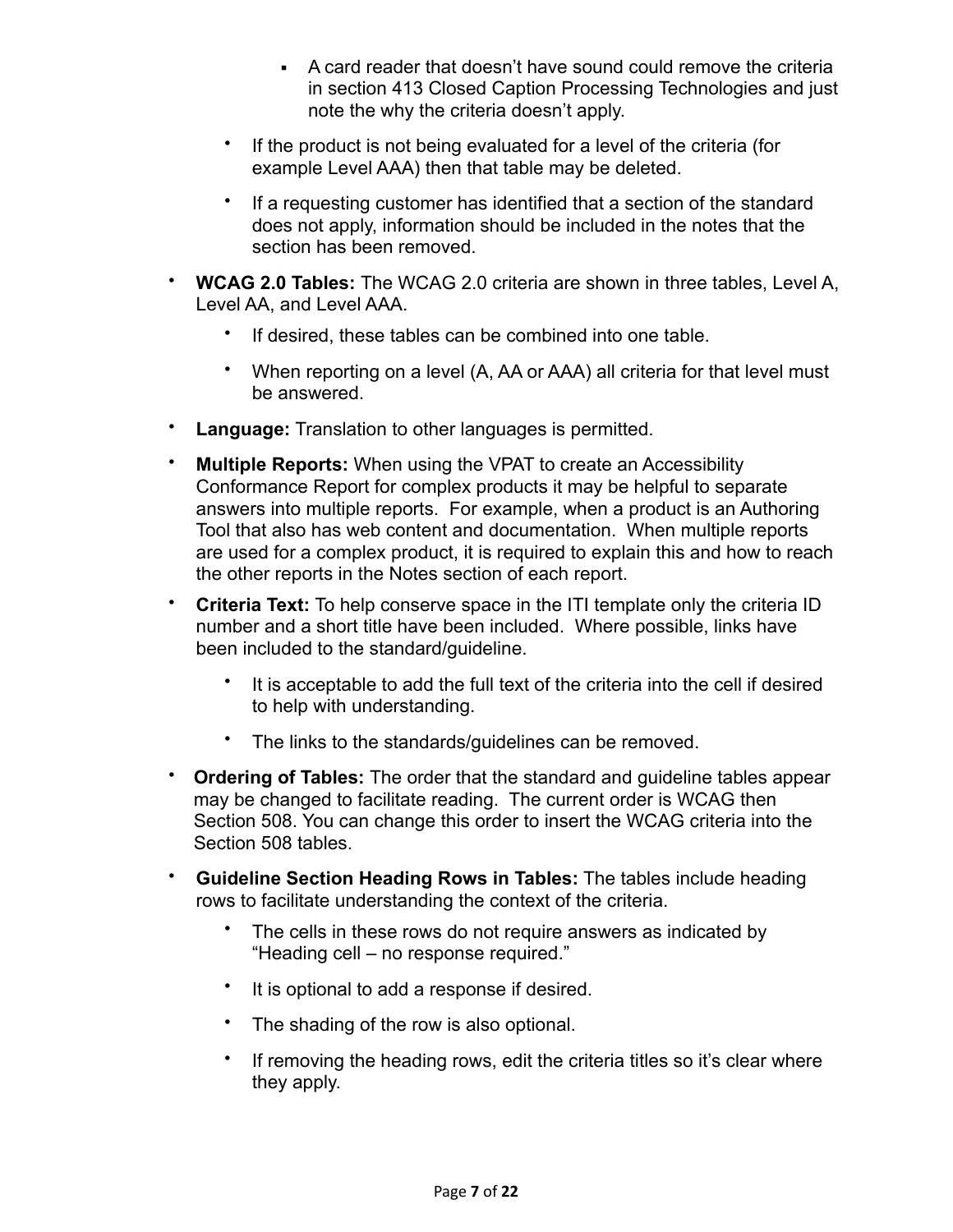## <span id="page-7-0"></span>**Posting the Final Document**

- When publishing your Accessibility Conformance Report, be sure to remove the entire first 9 pages of this document, including the table of contents, introductory information and instructions.
- Check for each required item in the VPAT**®** document:
	- **[Company Name] Accessibility Conformance Report** (report title)
	- **(Based on VPAT® Version 2.4)**
	- **Name of Product/Version**
	- **Report Date**
	- **Product Description**
	- **Contact Information**
	- **Notes**
	- **Evaluation Methods Used**
	- **Applicable Standards/Guidelines**
	- **Terms**
	- **Tables for Each Standard or Guideline**
		- Check that there is a response for each criterion for 'Conformance Level' and 'Remarks and Explanations.'
- Verify that the final document is accessible.
- Post your final document on your company's web site, or make the document available to customers upon request.

## <span id="page-7-1"></span>**Table Information for VPAT® Readers**

For each of the standards, the criteria are listed by chapter in a table. The structures of the tables are: the first column contains the criteria being evaluated, the second column describes the level of conformance of the product regarding the criteria and the third column contains any additional remarks and explanations regarding the product.

- When sections of criteria do not apply, or are deemed by the customer as not applicable, the section is noted as such and the rest of that table may be removed for that section.
- When multiple standards are being recorded in this document, the duplicative sections are noted and responded to only one time. The duplicate entry will note the cross reference to the data.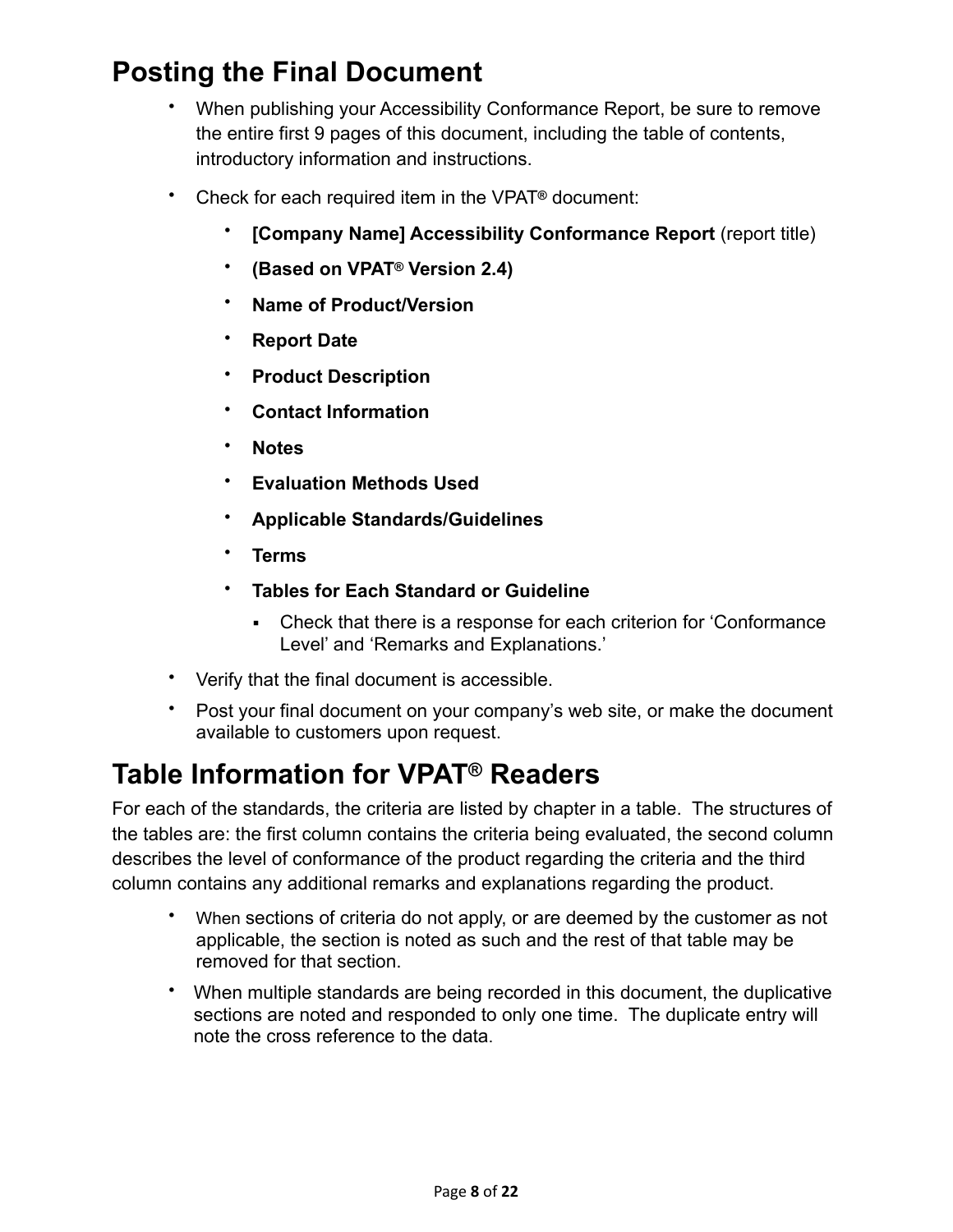# <span id="page-8-0"></span>**iWorkConverter Accessibility Conformance Report**

## <span id="page-8-1"></span>**Revised Section 508 Edition**

**(Based on VPAT**® **Version 2.4)**

### <span id="page-8-2"></span>**Name of Product/Version:**

iWorkConverter 2.9

## <span id="page-8-3"></span>**Report Date:**

Oct 18, 2021

## <span id="page-8-4"></span>**Product Description:**

iWorkConverter is an app on Apple Mac, it can help you convert iWork documents to Microsoft Office documents.

## <span id="page-8-5"></span>**Contact Information:**

<http://tyorex.com>

Support E-Mail: support@tyorex.com

#### <span id="page-8-6"></span>**Notes:**

## <span id="page-8-7"></span>**Evaluation Methods Used:**

Testing is based on general product knowledge

## <span id="page-8-8"></span>**Applicable Standards/Guidelines**

This report covers the degree of conformance for the following accessibility standard/guidelines:

| <b>Standard/Guideline</b>                                                                  | <b>Included In Report</b>                         |
|--------------------------------------------------------------------------------------------|---------------------------------------------------|
| <b>Web Content Accessibility Guidelines 2.0</b>                                            | Level A (Yes)<br>Level AA (Yes)<br>Level AAA (No) |
| Revised Section 508 standards published January 18, 2017 and<br>corrected January 22, 2018 | (Yes)                                             |

#### <span id="page-8-9"></span>**Terms**

The terms used in the Conformance Level information are defined as follows:

• **Supports**: The functionality of the product has at least one method that meets the criterion without known defects or meets with equivalent facilitation.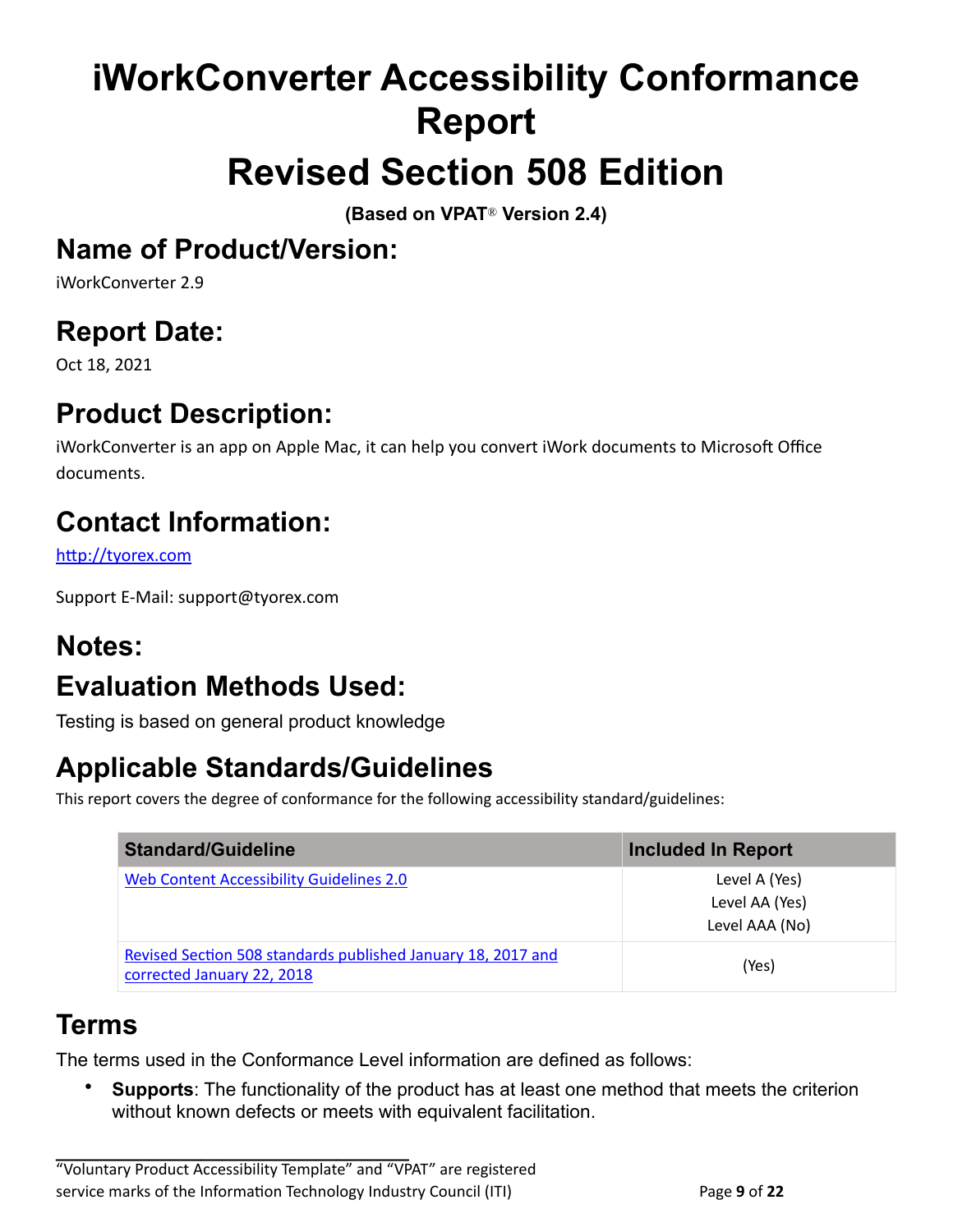- **Partially Supports**: Some functionality of the product does not meet the criterion.
- **Does Not Support:** The majority of product functionality does not meet the criterion.
- **Not Applicable**: The criterion is not relevant to the product.
- **Not Evaluated:** The product has not been evaluated against the criterion. This can be used only in WCAG 2.0 Level AAA.

## <span id="page-9-0"></span>**WCAG 2.0 Report**

Tables 1 and 2 also document conformance with Revised Section 508:

- Chapter 5 501.1 Scope, 504.2 Content Creation or Editing
- Chapter 6 602.3 Electronic Support Documentation

Note: When reporting on conformance with the WCAG 2.0 Success Criteria, they are scoped for full pages, complete processes, and accessibility-supported ways of using technology as documented in the [WCAG 2.0 Conformance Requirements.](https://www.w3.org/TR/WCAG20/#conformance-reqs)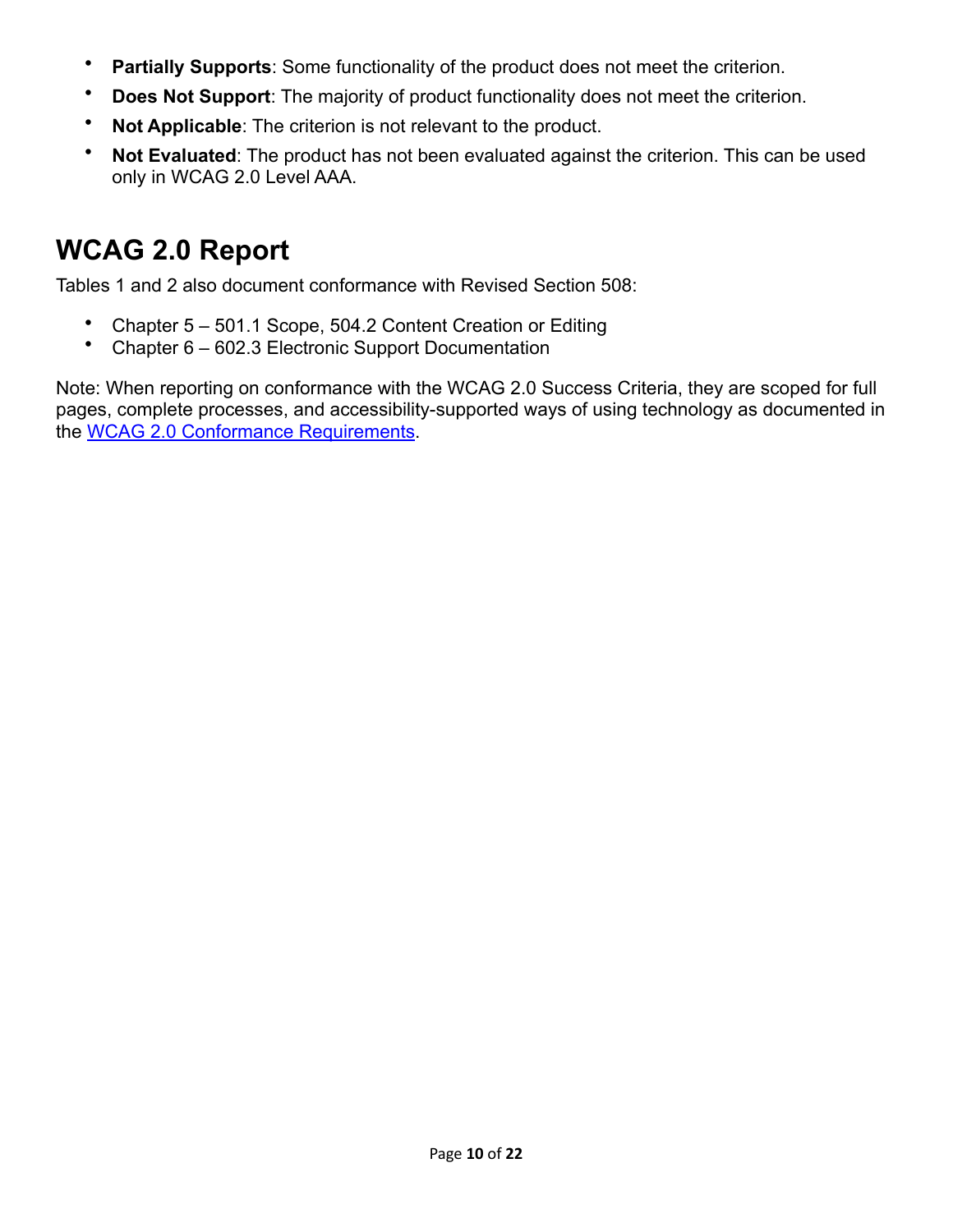## <span id="page-10-0"></span>Table 1: Success Criteria, Level A

| <b>Criteria</b>                                                                                                                                                                                                 | <b>Conformance Level</b>                                                                                                                      | <b>Remarks and Explanations</b>                                                                                                                                                                                                                                                                                                                                                                                                                                                                                                                        |
|-----------------------------------------------------------------------------------------------------------------------------------------------------------------------------------------------------------------|-----------------------------------------------------------------------------------------------------------------------------------------------|--------------------------------------------------------------------------------------------------------------------------------------------------------------------------------------------------------------------------------------------------------------------------------------------------------------------------------------------------------------------------------------------------------------------------------------------------------------------------------------------------------------------------------------------------------|
| 1.1.1 Non-text Content (Level A)<br>Also applies to:<br><b>Revised Section 508</b><br>501 (Web)(Software)<br>504.2 (Authoring Tool)<br>602.3 (Support Docs)                                                     | Web: Partially supports<br><b>Electronic Docs: Partially</b><br>supports<br>Software: Partially supports<br>Authoring Tool: Not<br>Applicable | Web: Non-text content without a<br>text alternative is present, but this<br>content is not essential for the use<br>of web-documentation<br>Electronic Docs: Non-text content<br>without a text alternative is<br>present, but this content is not<br>essential for the use of<br>documentation<br>Software: Some user interface<br>elements are not available for<br>Screen Readers, such as:<br>• Recent Comparisons<br>• Some warning and errors<br>messages<br>• Switching between different<br>program modules<br>• Other non-essential scenarios |
| 1.2.1 Audio-only and Video-only (Prerecorded)<br>(Level A)<br>Also applies to:<br><b>Revised Section 508</b><br>501 (Web)(Software)<br>$\bullet$<br>504.2 (Authoring Tool)<br>602.3 (Support Docs)<br>٠         | Not applicable                                                                                                                                | ICT does not utilize time-based<br>media                                                                                                                                                                                                                                                                                                                                                                                                                                                                                                               |
| 1.2.2 Captions (Prerecorded) (Level A)<br>Also applies to:<br><b>Revised Section 508</b><br>501 (Web)(Software)<br>$\bullet$<br>504.2 (Authoring Tool)<br>602.3 (Support Docs)                                  | Not applicable                                                                                                                                | ICT does not utilize time-based<br>media                                                                                                                                                                                                                                                                                                                                                                                                                                                                                                               |
| 1.2.3 Audio Description or Media Alternative<br>(Prerecorded) (Level A)<br>Also applies to:<br><b>Revised Section 508</b><br>501 (Web)(Software)<br>504.2 (Authoring Tool)<br>$\bullet$<br>602.3 (Support Docs) | Not applicable                                                                                                                                | ICT does not utilize time-based<br>media                                                                                                                                                                                                                                                                                                                                                                                                                                                                                                               |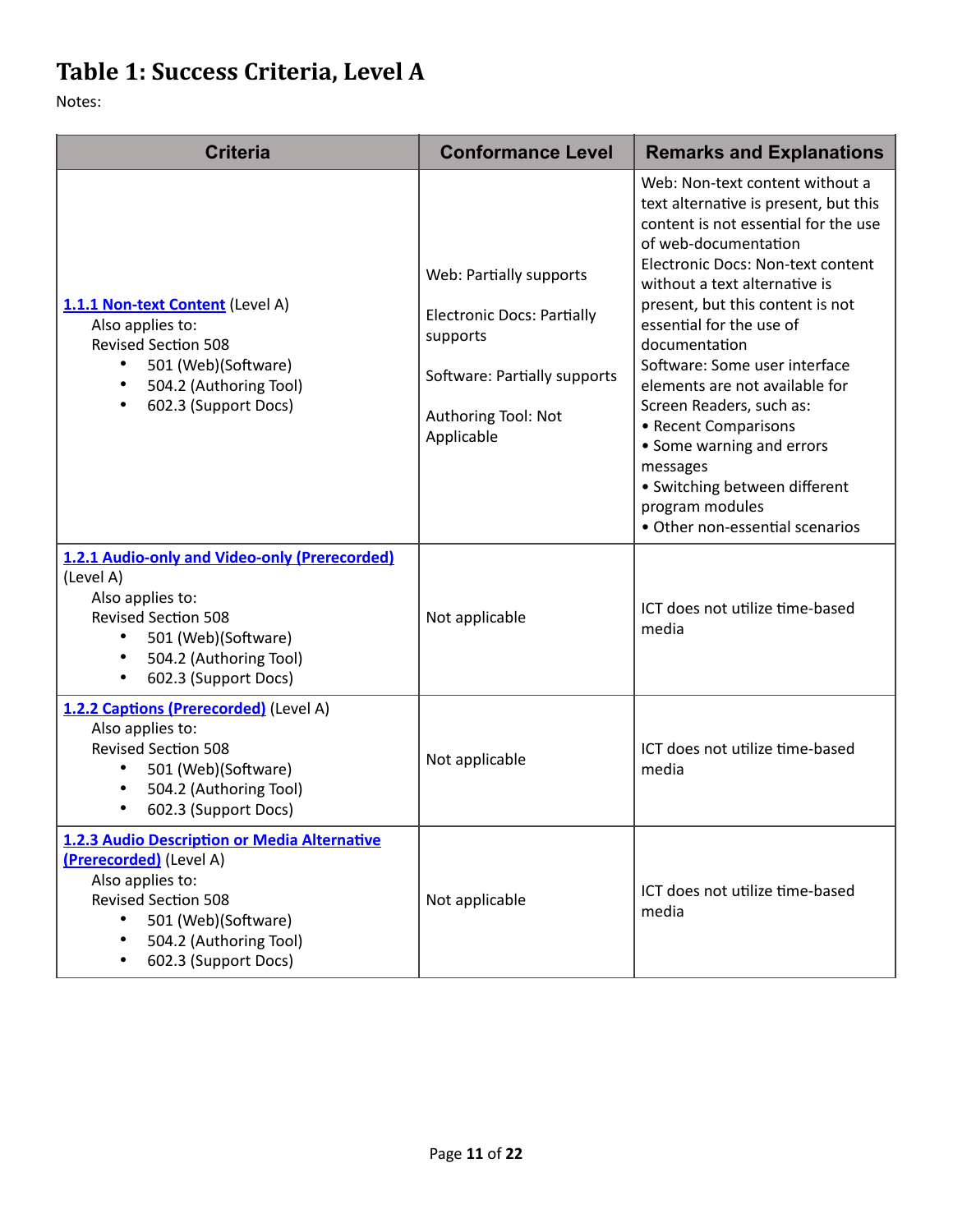| <b>Criteria</b>                                                                                                                                                                                           | <b>Conformance Level</b>                                                          | <b>Remarks and Explanations</b>                                                                                                                                                                                                                                                                                                                                                                    |
|-----------------------------------------------------------------------------------------------------------------------------------------------------------------------------------------------------------|-----------------------------------------------------------------------------------|----------------------------------------------------------------------------------------------------------------------------------------------------------------------------------------------------------------------------------------------------------------------------------------------------------------------------------------------------------------------------------------------------|
| 1.3.1 Info and Relationships (Level A)<br>Also applies to:<br><b>Revised Section 508</b><br>501 (Web)(Software)<br>$\bullet$<br>504.2 (Authoring Tool)<br>$\bullet$<br>602.3 (Support Docs)<br>$\bullet$  | Web: Supports<br><b>Electronic Docs: Supports</b><br>Software: Supports           | <b>Electronic Docs: User</b><br>documentation is available in html<br>format<br>Software: Some user interface<br>components and options might not<br>be easily understood in terms of<br>structure and relationships                                                                                                                                                                               |
| 1.3.2 Meaningful Sequence (Level A)<br>Also applies to:<br><b>Revised Section 508</b><br>501 (Web)(Software)<br>٠<br>504.2 (Authoring Tool)<br>602.3 (Support Docs)<br>$\bullet$                          | Web: Supports<br><b>Electronic Docs: Supports</b><br>Software: Supports           |                                                                                                                                                                                                                                                                                                                                                                                                    |
| 1.3.3 Sensory Characteristics (Level A)<br>Also applies to:<br><b>Revised Section 508</b><br>501 (Web)(Software)<br>$\bullet$<br>504.2 (Authoring Tool)<br>$\bullet$<br>602.3 (Support Docs)<br>$\bullet$ | Web: Supports<br><b>Electronic Docs: Supports</b><br>Software: Supports           |                                                                                                                                                                                                                                                                                                                                                                                                    |
| 1.4.1 Use of Color (Level A)<br>Also applies to:<br><b>Revised Section 508</b><br>501 (Web)(Software)<br>504.2 (Authoring Tool)<br>$\bullet$<br>602.3 (Support Docs)<br>$\bullet$                         | Web: Supports<br><b>Electronic Docs: Supports</b><br>Software: Supports           |                                                                                                                                                                                                                                                                                                                                                                                                    |
| 1.4.2 Audio Control (Level A)<br>Also applies to:<br><b>Revised Section 508</b><br>501 (Web)(Software)<br>504.2 (Authoring Tool)<br>602.3 (Support Docs)                                                  | Not applicable                                                                    | ICT does not utilize automatic<br>audio playback                                                                                                                                                                                                                                                                                                                                                   |
| 2.1.1 Keyboard (Level A)<br>Also applies to:<br><b>Revised Section 508</b><br>501 (Web)(Software)<br>504.2 (Authoring Tool)<br>602.3 (Support Docs)                                                       | Web: Supports<br><b>Electronic Docs: Supports</b><br>Software: Partially supports | Software: Keyboard access is<br>supported for main scenarios of<br>the product, but there are a few<br>areas of the program that are not<br>accessible from the keyboard<br>including:<br>• It is impossible to select<br>documents with keyboard only.<br>• It is impossible to check<br>conversation result or errors with<br>keyboard only.<br>• Some specific operations are not<br>supported. |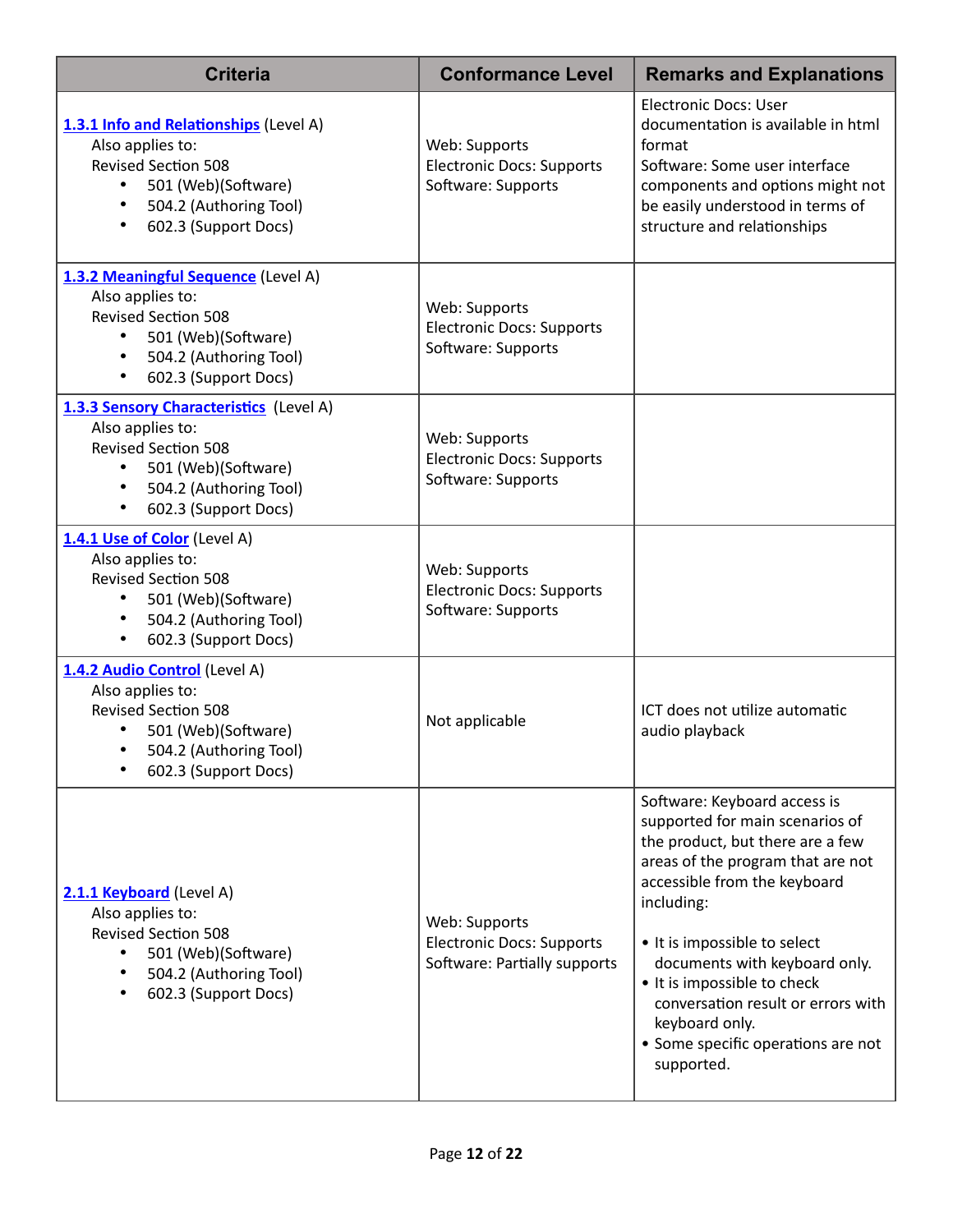| <b>Criteria</b>                                                                                                                                                                                                                                   | <b>Conformance Level</b>                                                      | <b>Remarks and Explanations</b>                                      |
|---------------------------------------------------------------------------------------------------------------------------------------------------------------------------------------------------------------------------------------------------|-------------------------------------------------------------------------------|----------------------------------------------------------------------|
| 2.1.2 No Keyboard Trap (Level A)<br>Also applies to:<br><b>Revised Section 508</b><br>501 (Web)(Software)<br>$\bullet$<br>504.2 (Authoring Tool)<br>602.3 (Support Docs)                                                                          | Web: Supports<br><b>Electronic Docs: Supports</b><br>Software: Supports       |                                                                      |
| 2.2.1 Timing Adjustable (Level A)<br>Also applies to:<br><b>Revised Section 508</b><br>501 (Web)(Software)<br>$\bullet$<br>504.2 (Authoring Tool)<br>602.3 (Support Docs)                                                                         | Not applicable                                                                | No tasks are time-limited.                                           |
| 2.2.2 Pause, Stop, Hide (Level A)<br>Also applies to:<br><b>Revised Section 508</b><br>501 (Web)(Software)<br>$\bullet$<br>504.2 (Authoring Tool)<br>602.3 (Support Docs)<br>$\bullet$                                                            | Not applicable                                                                | Such information is not used                                         |
| 2.3.1 Three Flashes or Below Threshold (Level A)<br>Also applies to:<br><b>Revised Section 508</b><br>501 (Web)(Software)<br>$\bullet$<br>504.2 (Authoring Tool)<br>602.3 (Support Docs)<br>٠                                                     | Web: Supports<br><b>Electronic Docs: Supports</b><br>Software: Supports       |                                                                      |
| 2.4.1 Bypass Blocks (Level A)<br>Also applies to:<br><b>Revised Section 508</b><br>501 (Web)(Software) - Does not<br>$\bullet$<br>apply to non-web software<br>504.2 (Authoring Tool)<br>602.3 (Support Docs) - Does not<br>apply to non-web docs | Web: Does not support                                                         | Web: There is no mechanism to<br>bypass blocks of repeated content   |
| 2.4.2 Page Titled (Level A)<br>Also applies to:<br><b>Revised Section 508</b><br>501 (Web)(Software)<br>504.2 (Authoring Tool)<br>$\bullet$<br>602.3 (Support Docs)<br>$\bullet$                                                                  | Web: Supports<br><b>Electronic Docs: Supports</b>                             |                                                                      |
| 2.4.3 Focus Order (Level A)<br>Also applies to:<br><b>Revised Section 508</b><br>501 (Web)(Software)<br>$\bullet$<br>504.2 (Authoring Tool)<br>$\bullet$<br>602.3 (Support Docs)<br>$\bullet$                                                     | Web: Supports<br><b>Electronic Docs: Supports</b><br>Software: Not applicable | Software: navigation sequences do<br>not affect meaning or operation |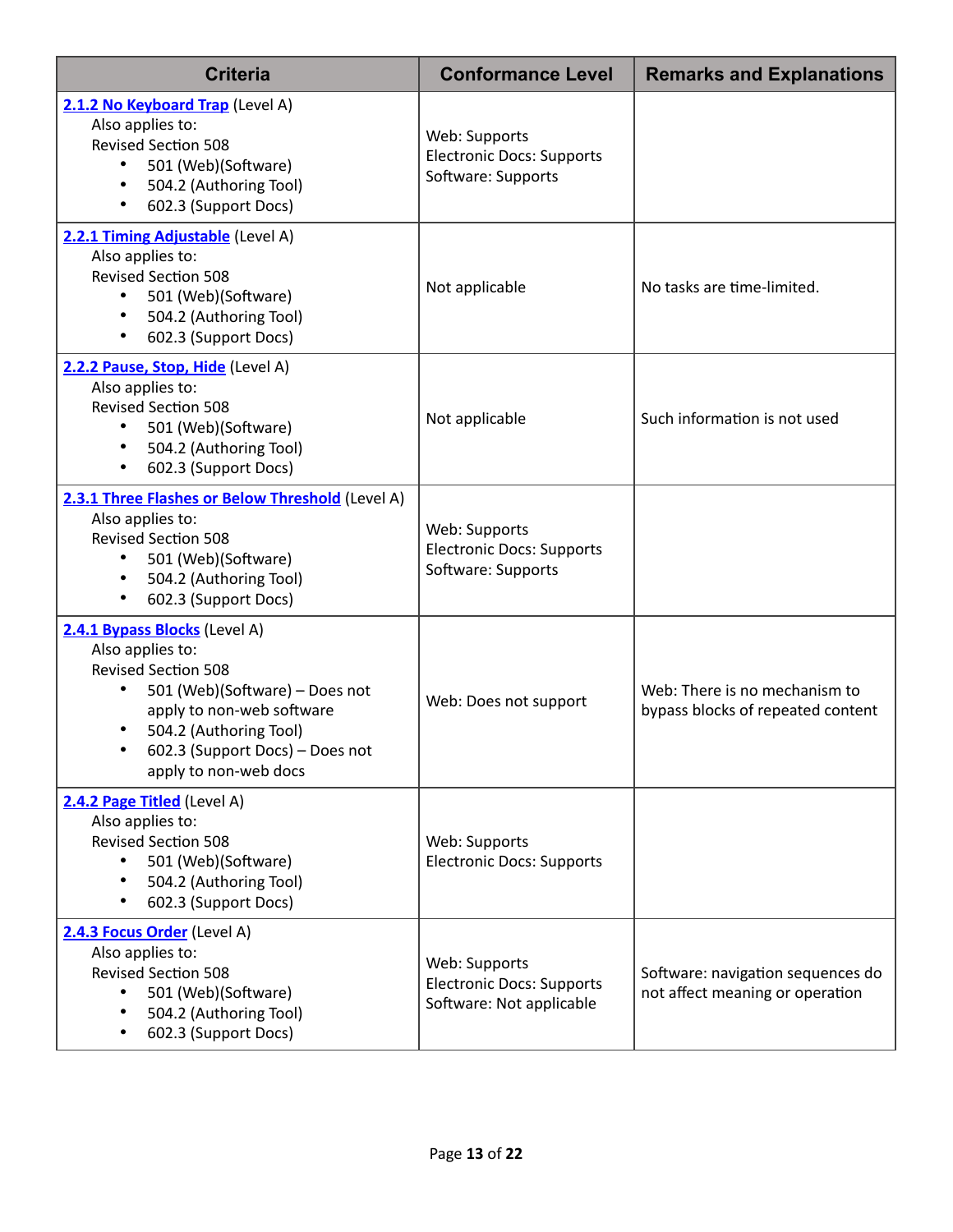| <b>Criteria</b>                                                                                                                                                                   | <b>Conformance Level</b>                                                               | <b>Remarks and Explanations</b>                                                                    |
|-----------------------------------------------------------------------------------------------------------------------------------------------------------------------------------|----------------------------------------------------------------------------------------|----------------------------------------------------------------------------------------------------|
| 2.4.4 Link Purpose (In Context) (Level A)<br>Also applies to:<br><b>Revised Section 508</b><br>501 (Web)(Software)<br>$\bullet$<br>504.2 (Authoring Tool)<br>602.3 (Support Docs) | Web: Supports<br><b>Electronic Docs: Supports</b><br>Software: Supports                |                                                                                                    |
| 3.1.1 Language of Page (Level A)<br>Also applies to:<br><b>Revised Section 508</b><br>501 (Web)(Software)<br>$\bullet$<br>504.2 (Authoring Tool)<br>602.3 (Support Docs)          | Does not support                                                                       | The page of ICT supports English<br>only                                                           |
| 3.2.1 On Focus (Level A)<br>Also applies to:<br><b>Revised Section 508</b><br>501 (Web)(Software)<br>$\bullet$<br>504.2 (Authoring Tool)<br>602.3 (Support Docs)                  | Web: Supports<br><b>Electronic Docs: Supports</b><br>Software: Supports                |                                                                                                    |
| 3.2.2 On Input (Level A)<br>Also applies to:<br><b>Revised Section 508</b><br>501 (Web)(Software)<br>$\bullet$<br>504.2 (Authoring Tool)<br>602.3 (Support Docs)                  | Web: Supports<br><b>Electronic Docs: Supports</b><br>Software: Supports                |                                                                                                    |
| 3.3.1 Error Identification (Level A)<br>Also applies to:<br><b>Revised Section 508</b><br>501 (Web)(Software)<br>504.2 (Authoring Tool)<br>602.3 (Support Docs)                   | Web: Not applicable<br><b>Electronic Docs: Not</b><br>applicable<br>Software: Supports | Web: there is no way to input an<br>error<br>Electronic Docs: there is no way to<br>input an error |
| 3.3.2 Labels or Instructions (Level A)<br>Also applies to:<br><b>Revised Section 508</b><br>501 (Web)(Software)<br>504.2 (Authoring Tool)<br>602.3 (Support Docs)                 | Web: Not applicable<br><b>Electronic Docs: Not</b><br>applicable<br>Software: Supports | Web: does not require user input<br>Electronic Docs: does not require<br>user input                |
| 4.1.1 Parsing (Level A)<br>Also applies to:<br><b>Revised Section 508</b><br>501 (Web)(Software)<br>504.2 (Authoring Tool)<br>602.3 (Support Docs)                                | Web: Supports<br><b>Electronic Docs: Supports</b><br>Software: Supports                |                                                                                                    |
| 4.1.2 Name, Role, Value (Level A)<br>Also applies to:<br><b>Revised Section 508</b><br>501 (Web)(Software)<br>504.2 (Authoring Tool)<br>602.3 (Support Docs)                      | Not applicable                                                                         | Such information is not used                                                                       |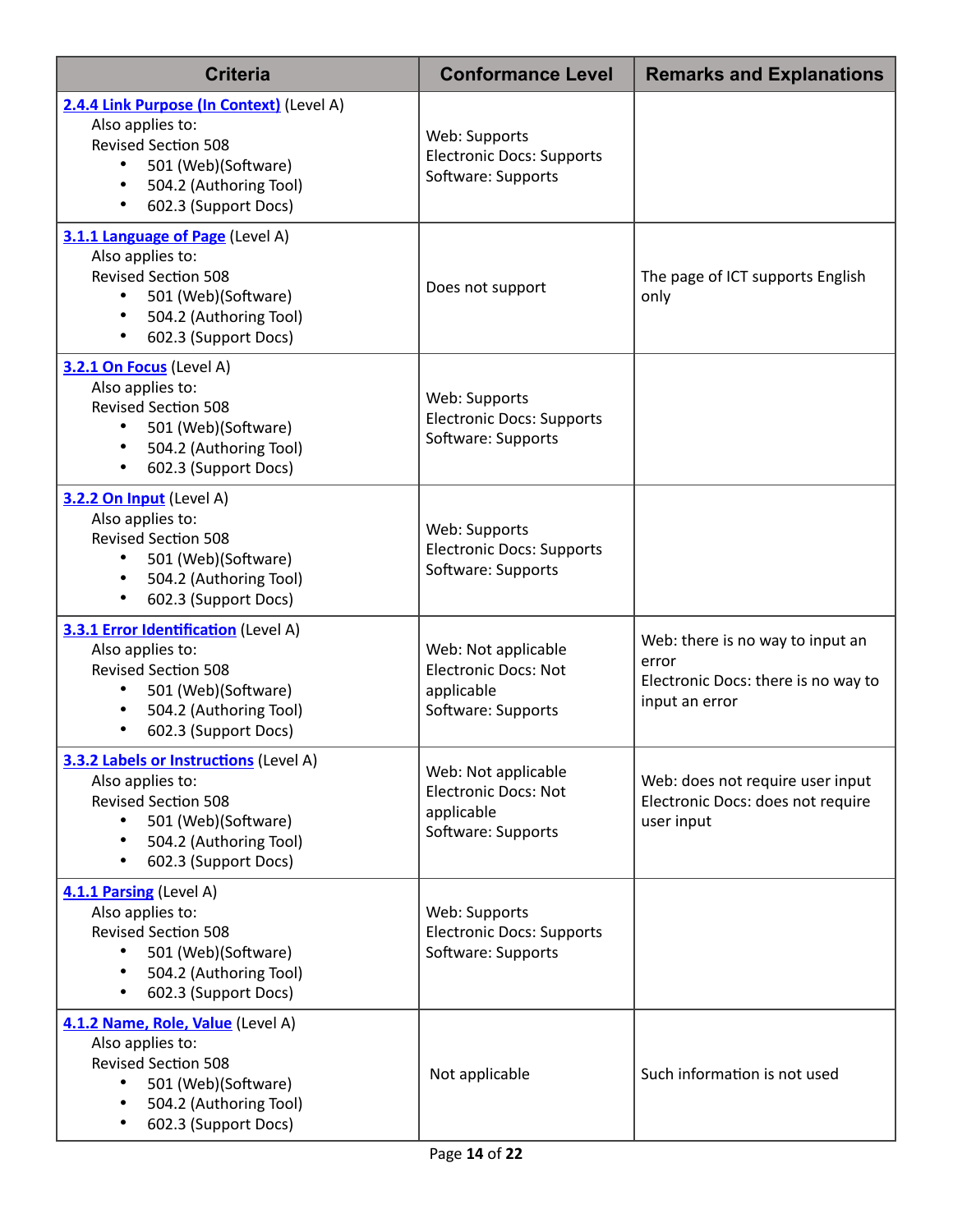## <span id="page-14-0"></span>Table 2: Success Criteria, Level AA

| <b>Criteria</b>                                                                                                                                                                                                                                    | <b>Conformance Level</b>                                                          | <b>Remarks and</b><br><b>Explanations</b>                                                                                |
|----------------------------------------------------------------------------------------------------------------------------------------------------------------------------------------------------------------------------------------------------|-----------------------------------------------------------------------------------|--------------------------------------------------------------------------------------------------------------------------|
| 1.2.4 Captions (Live) (Level AA)<br>Also applies to:<br><b>Revised Section 508</b><br>501 (Web)(Software)<br>$\bullet$<br>504.2 (Authoring Tool)<br>$\bullet$<br>602.3 (Support Docs)<br>$\bullet$                                                 | Not applicable                                                                    | ICT does not utilize time-based<br>media                                                                                 |
| 1.2.5 Audio Description (Prerecorded) (Level AA)<br>Also applies to:<br><b>Revised Section 508</b><br>501 (Web)(Software)<br>504.2 (Authoring Tool)<br>$\bullet$<br>602.3 (Support Docs)<br>$\bullet$                                              | Not applicable                                                                    | ICT does not utilize time-based<br>media                                                                                 |
| 1.4.3 Contrast (Minimum) (Level AA)<br>Also applies to:<br><b>Revised Section 508</b><br>501 (Web)(Software)<br>504.2 (Authoring Tool)<br>$\bullet$<br>602.3 (Support Docs)<br>$\bullet$                                                           | Web: Supports<br><b>Electronic Docs: Supports</b><br>Software: Partially supports | Software: Most elements in the<br>product interface inherit user<br>selected display attributes with<br>some exceptions. |
| 1.4.4 Resize text (Level AA)<br>Also applies to:<br><b>Revised Section 508</b><br>501 (Web)(Software)<br>504.2 (Authoring Tool)<br>$\bullet$<br>602.3 (Support Docs)<br>$\bullet$                                                                  | Web: Supports<br><b>Electronic Docs: Supports</b><br>Software: Supports           | Software: Supported through<br>standard system options                                                                   |
| 1.4.5 Images of Text (Level AA)<br>Also applies to:<br><b>Revised Section 508</b><br>501 (Web)(Software)<br>504.2 (Authoring Tool)<br>$\bullet$<br>602.3 (Support Docs)                                                                            | Web:<br><b>Electronic Docs:</b><br>Software:<br>Authoring Tool:                   | Web:<br><b>Electronic Docs:</b><br>Software:<br>Authoring Tool:                                                          |
| 2.4.5 Multiple Ways (Level AA)<br>Also applies to:<br><b>Revised Section 508</b><br>$\bullet$<br>501 (Web)(Software) - Does not apply<br>to non-web software<br>504.2 (Authoring Tool)<br>602.3 (Support Docs) - Does not<br>apply to non-web docs | Web: Supports<br><b>Electronic Docs: Supports</b><br>Software: Supports           |                                                                                                                          |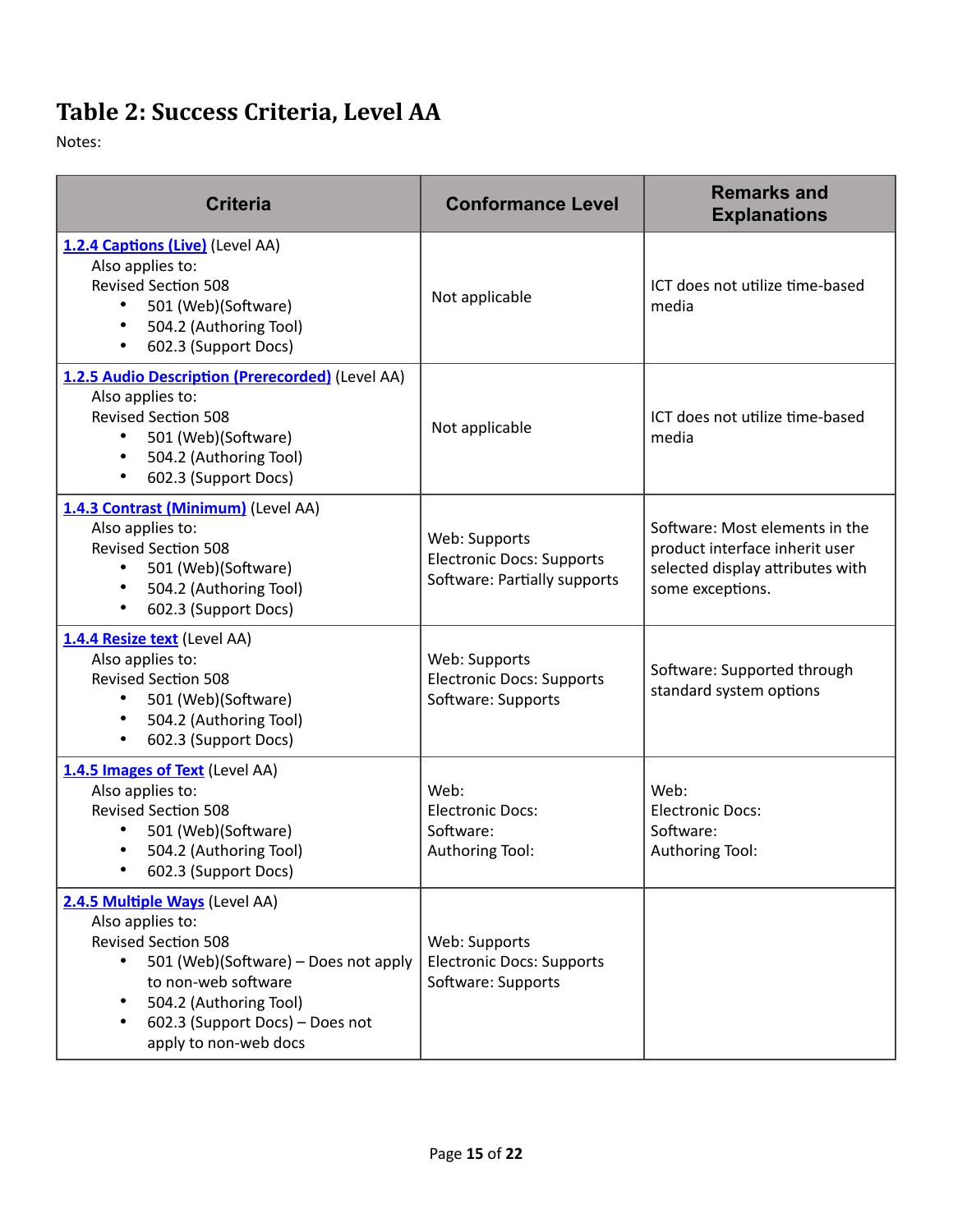| <b>Criteria</b>                                                                                                                                                                                                                                   | <b>Conformance Level</b>                                                                     | <b>Remarks and</b><br><b>Explanations</b>                                                                                                     |
|---------------------------------------------------------------------------------------------------------------------------------------------------------------------------------------------------------------------------------------------------|----------------------------------------------------------------------------------------------|-----------------------------------------------------------------------------------------------------------------------------------------------|
| 2.4.6 Headings and Labels (Level AA)<br>Also applies to:<br><b>Revised Section 508</b><br>501 (Web)(Software)<br>٠<br>504.2 (Authoring Tool)<br>602.3 (Support Docs)                                                                              | Web: Supports<br><b>Electronic Docs: Supports</b><br>Software: Supports                      |                                                                                                                                               |
| 2.4.7 Focus Visible (Level AA)<br>Also applies to:<br><b>Revised Section 508</b><br>501 (Web)(Software)<br>٠<br>504.2 (Authoring Tool)<br>$\bullet$<br>602.3 (Support Docs)<br>٠                                                                  | Web: Supports<br><b>Electronic Docs: Supports</b><br>Software: Supports                      |                                                                                                                                               |
| 3.1.2 Language of Parts (Level AA)<br>Also applies to:<br><b>Revised Section 508</b><br>501 (Web)(Software)<br>$\bullet$<br>504.2 (Authoring Tool)<br>$\bullet$<br>602.3 (Support Docs)                                                           | Web: Partially supports<br><b>Electronic Docs: Partially</b><br>supports                     | Web: All content on one page in<br>presented in one language.<br>Electronic Docs: All content on<br>one page in presented in one<br>language. |
| 3.2.3 Consistent Navigation (Level AA)<br>Also applies to:<br><b>Revised Section 508</b><br>501 (Web)(Software) - Does not apply<br>to non-web software<br>504.2 (Authoring Tool)<br>602.3 (Support Docs) - Does not<br>apply to non-web docs     | Web: Supports<br><b>Electronic Docs: Supports</b>                                            |                                                                                                                                               |
| 3.2.4 Consistent Identification (Level AA)<br>Also applies to:<br><b>Revised Section 508</b><br>501 (Web)(Software) – Does not apply<br>to non-web software<br>504.2 (Authoring Tool)<br>602.3 (Support Docs) - Does not<br>apply to non-web docs | Web: Supports                                                                                |                                                                                                                                               |
| <b>3.3.3 Error Suggestion</b> (Level AA)<br>Also applies to:<br><b>Revised Section 508</b><br>501 (Web)(Software)<br>504.2 (Authoring Tool)<br>602.3 (Support Docs)                                                                               | Web: Not applicable<br><b>Electronic Docs: Not</b><br>applicable<br>Software: Not applicable | Web: No input is required<br>Electronic Docs: No input is<br>required<br>Software: There are no<br>suggestions for errors                     |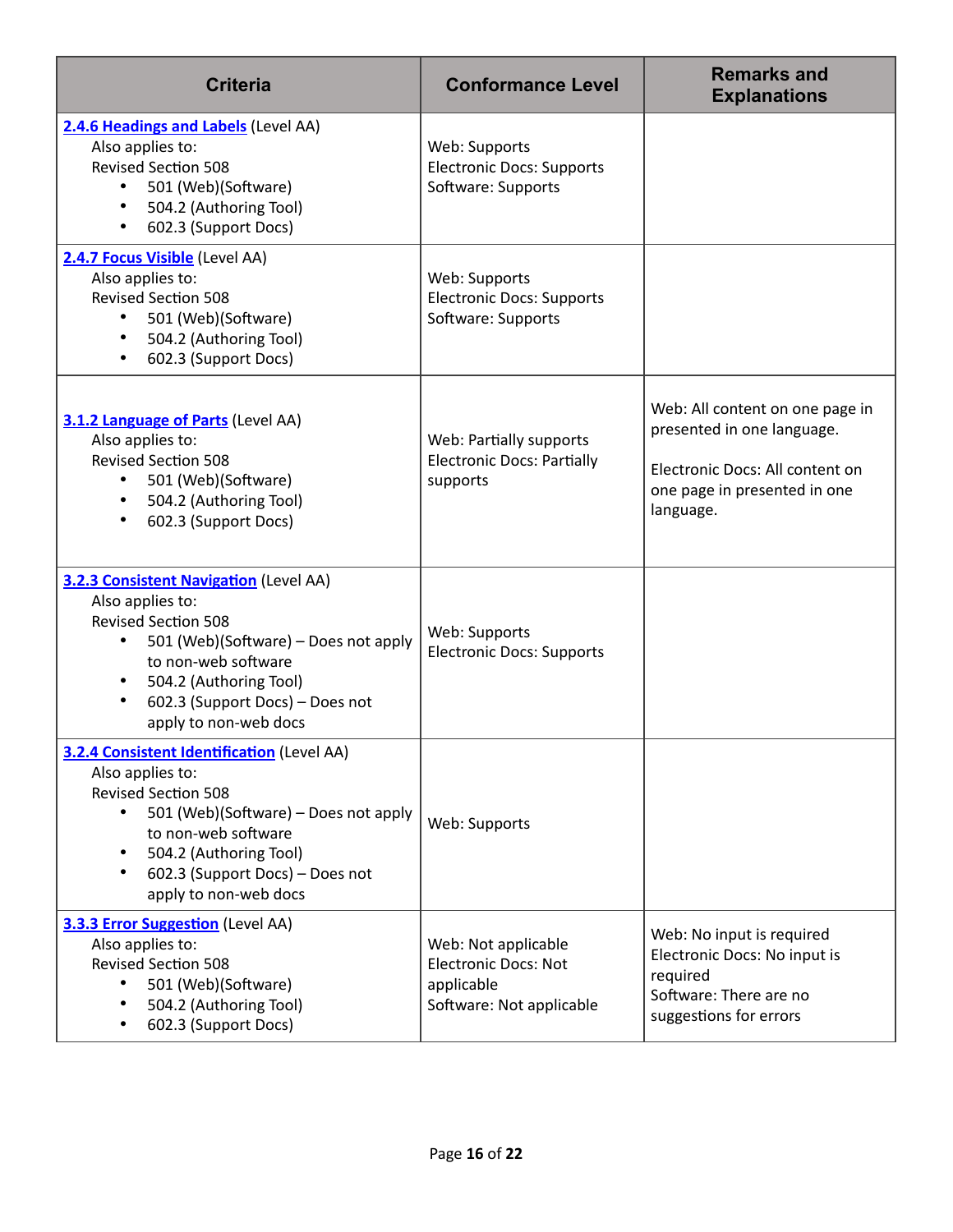| <b>Criteria</b>                                                                                                                                                                                 | <b>Conformance Level</b>                                                                     | <b>Remarks and</b><br><b>Explanations</b>                                                                                                            |
|-------------------------------------------------------------------------------------------------------------------------------------------------------------------------------------------------|----------------------------------------------------------------------------------------------|------------------------------------------------------------------------------------------------------------------------------------------------------|
| <b>3.3.4 Error Prevention (Legal, Financial, Data)</b><br>(Level AA)<br>Also applies to:<br><b>Revised Section 508</b><br>501 (Web)(Software)<br>504.2 (Authoring Tool)<br>602.3 (Support Docs) | Web: Not applicable<br><b>Electronic Docs: Not</b><br>applicable<br>Software: Not applicable | Web: No such functionality is<br>included<br>Electronic Docs: No such<br>functionality is included<br>Software: No such functionality is<br>included |

## <span id="page-16-0"></span>Table 3: Success Criteria, Level AAA

| <b>Criteria</b>                                                                                              | Conformance<br>Level | <b>Remarks and Explanations</b>                         |
|--------------------------------------------------------------------------------------------------------------|----------------------|---------------------------------------------------------|
| 1.2.6 Sign Language (Prerecorded) (Level AAA)<br>Revised Section 508 - Does not apply                        | Not applicable       | The ICT does not utilize audio in the user<br>interface |
| <b>1.2.7 Extended Audio Description (Prerecorded)</b><br>(Level AAA)<br>Revised Section 508 - Does not apply | Not applicable       | The ICT does not utilize audio in the user<br>interface |
| 1.2.8 Media Alternative (Prerecorded) (Level AAA)<br>Revised Section 508 - Does not apply                    | Not applicable       | The ICT does not utilize audio in the user<br>interface |
| 1.2.9 Audio-only (Live) (Level AAA)<br>Revised Section 508 - Does not apply                                  | Not applicable       | The ICT does not utilize audio in the user<br>interface |
| 1.4.6 Contrast (Enhanced) (Level AAA)<br>Revised Section 508 - Does not apply                                | Web: Supports        |                                                         |
| 1.4.7 Low or No Background Audio (Level AAA)<br>Revised Section 508 - Does not apply                         | Web: Supports        |                                                         |
| 1.4.8 Visual Presentation (Level AAA)<br>Revised Section 508 - Does not apply                                | Web: Supports        |                                                         |
| 1.4.9 Images of Text (No Exception) (Level AAA)<br>Revised Section 508 - Does not apply                      | Web: Supports        |                                                         |
| 2.1.3 Keyboard (No Exception) (Level AAA)<br>Revised Section 508 - Does not apply                            | Web: Supports        |                                                         |
| 2.2.3 No Timing (Level AAA)<br>Revised Section 508 - Does not apply                                          | Web: Not applicable  | Web: No tasks are time-limited except                   |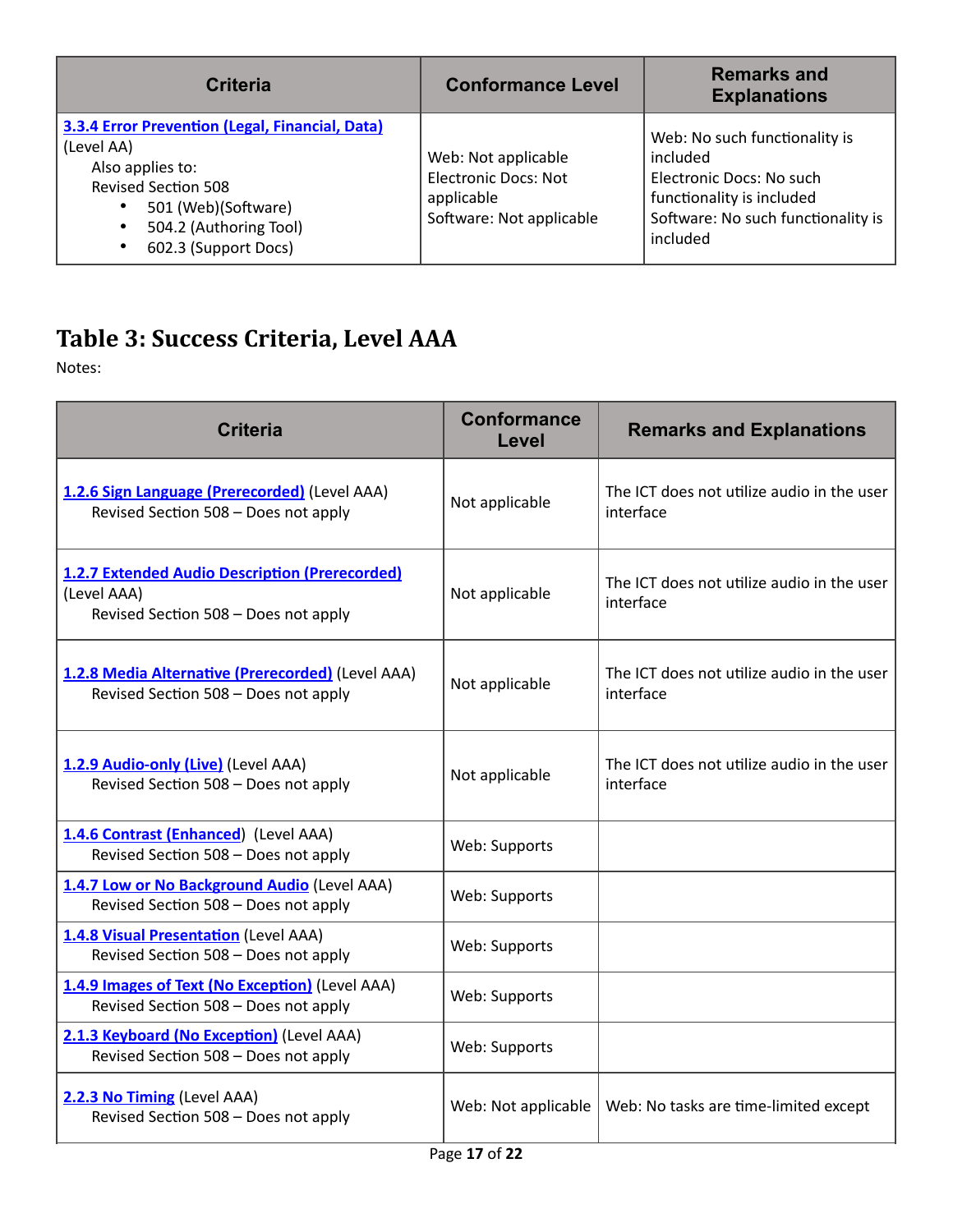| <b>Criteria</b>                                                                         | <b>Conformance</b><br>Level | <b>Remarks and Explanations</b>                                    |
|-----------------------------------------------------------------------------------------|-----------------------------|--------------------------------------------------------------------|
| 2.2.4 Interruptions (Level AAA)<br>Revised Section 508 - Does not apply                 | Web: Supports               |                                                                    |
| 2.2.5 Re-authenticating (Level AAA)<br>Revised Section 508 - Does not apply             | Web: Not applicable         | Web: No login functions                                            |
| 2.3.2 Three Flashes (Level AAA)<br>Revised Section 508 - Does not apply                 | Web: Supports               |                                                                    |
| 2.4.8 Location (Level AAA)<br>Revised Section 508 - Does not apply                      | Web: Not applicable         | The ICT does not utilize location in the<br>user interface         |
| 2.4.9 Link Purpose (Link Only) (Level AAA)<br>Revised Section 508 - Does not apply      | Web: Supports               |                                                                    |
| 2.4.10 Section Headings (Level AAA)<br>Revised Section 508 - Does not apply             | Web: Supports               |                                                                    |
| 3.1.3 Unusual Words (Level AAA)<br>Revised Section 508 - Does not apply                 | Web: Supports               |                                                                    |
| 3.1.4 Abbreviations (Level AAA)<br>Revised Section 508 - Does not apply                 | Web: Supports               |                                                                    |
| <b>3.1.5 Reading Level (Level AAA)</b><br>Revised Section 508 - Does not apply          | Web: Supports               |                                                                    |
| 3.1.6 Pronunciation (Level AAA)<br>Revised Section 508 - Does not apply                 | Web: Supports               |                                                                    |
| 3.2.5 Change on Request (Level AAA)<br>Revised Section 508 - Does not apply             | Web: Supports               |                                                                    |
| 3.3.5 Help (Level AAA)<br>Revised Section 508 - Does not apply                          | Web: Does Not<br>Support    |                                                                    |
| <b>3.3.6 Error Prevention (All)</b> (Level AAA)<br>Revised Section 508 - Does not apply | Web: Not applicable         | Web: No input is required<br>Electronic Docs: No input is required |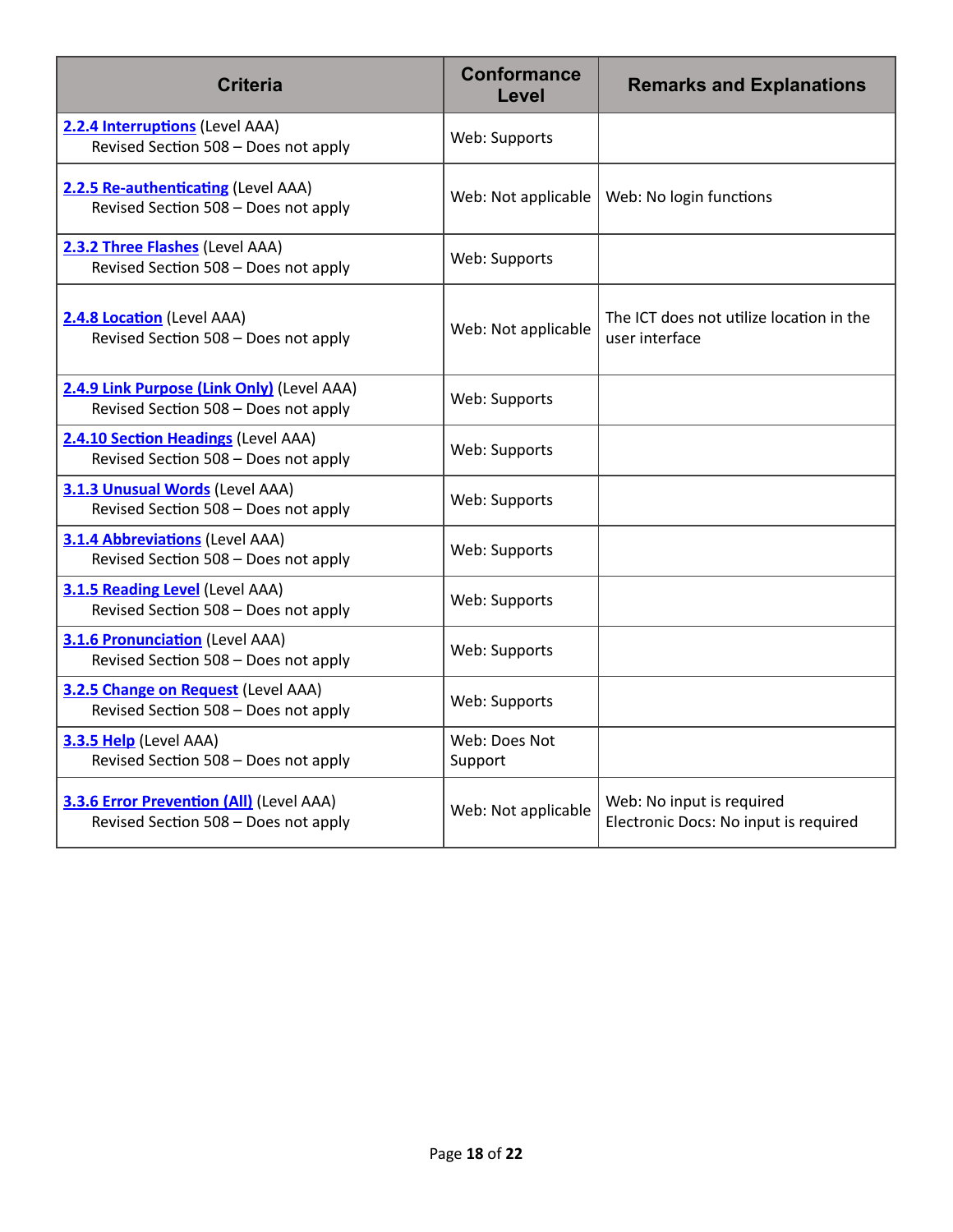## <span id="page-18-0"></span>**Revised Section 508 Report**

Notes:

#### <span id="page-18-1"></span>**Chapter 3: [Functional Performance Criteria](https://www.access-board.gov/guidelines-and-standards/communications-and-it/about-the-ict-refresh/final-rule/text-of-the-standards-and-guidelines#302-functional-performance-criteria) (FPC)**

Notes:

| <b>Criteria</b>                                                   | <b>Conformance Level</b> | <b>Remarks and</b><br><b>Explanations</b>                                                                                                                                                                                                                                                                                                                                                       |
|-------------------------------------------------------------------|--------------------------|-------------------------------------------------------------------------------------------------------------------------------------------------------------------------------------------------------------------------------------------------------------------------------------------------------------------------------------------------------------------------------------------------|
| 302.1 Without Vision                                              | Supports                 |                                                                                                                                                                                                                                                                                                                                                                                                 |
| 302.2 With Limited Vision                                         | Supports                 |                                                                                                                                                                                                                                                                                                                                                                                                 |
| 302.3 Without Perception of Color                                 | Supports                 |                                                                                                                                                                                                                                                                                                                                                                                                 |
| 302.4 Without Hearing                                             | Not applicable           | The ICT does not utilize audio<br>in the user interface                                                                                                                                                                                                                                                                                                                                         |
| 302.5 With Limited Hearing                                        | Not applicable           | The ICT does not utilize audio<br>in the user interface                                                                                                                                                                                                                                                                                                                                         |
| 302.6 Without Speech                                              | Not applicable           | The ICT does not utilize audio<br>in the user interface                                                                                                                                                                                                                                                                                                                                         |
| 302.7 With Limited Manipulation                                   | Partially supports       | Software: Keyboard access is<br>supported for main scenarios<br>of the product, but there are a<br>few areas of the program that<br>are not accessible from the<br>keyboard including:<br>It is impossible to select<br>documents with keyboard<br>only.<br>It is impossible to check<br>conversation result or errors<br>with keyboard only.<br>Some specific operations are<br>not supported. |
| 302.8 With Limited Reach and Strength                             | Not applicable           | No manual mode of operation<br>which requires reach or<br>strength is provided                                                                                                                                                                                                                                                                                                                  |
| 302.9 With Limited Language, Cognitive, and<br>Learning Abilities | Does not support         | No such features are provided                                                                                                                                                                                                                                                                                                                                                                   |

#### <span id="page-18-2"></span>**Chapter 4: Hardware**

Notes: This chapter is not applicable for the product and thus has been deleted.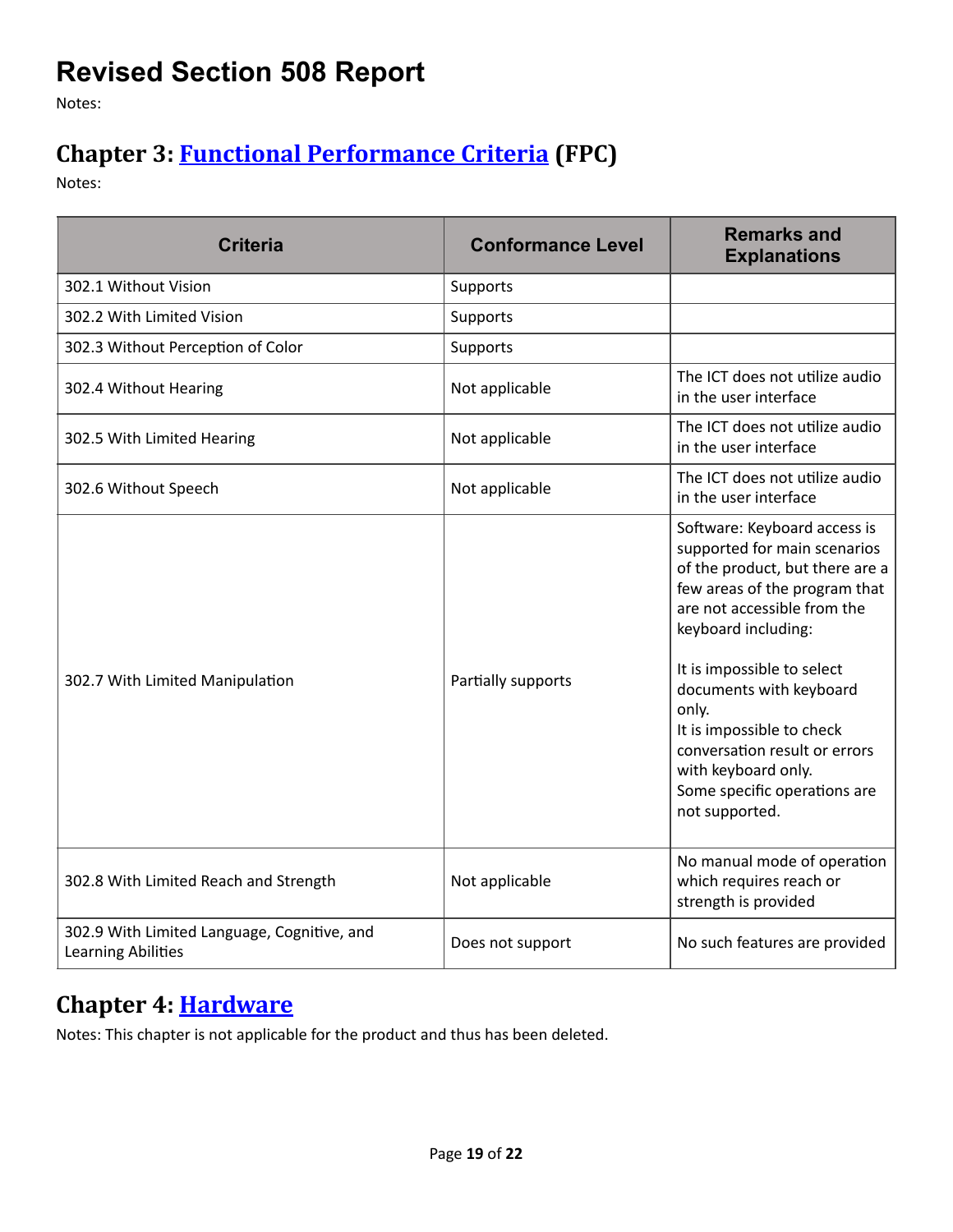## <span id="page-19-0"></span>**Chapter 5: [Software](https://www.access-board.gov/guidelines-and-standards/communications-and-it/about-the-ict-refresh/final-rule/text-of-the-standards-and-guidelines#501-general)**

| <b>Criteria</b>                                       | <b>Conformance Level</b>               | <b>Remarks and</b><br><b>Explanations</b>                                                                                                                                                                                                                                                                                                                                                       |
|-------------------------------------------------------|----------------------------------------|-------------------------------------------------------------------------------------------------------------------------------------------------------------------------------------------------------------------------------------------------------------------------------------------------------------------------------------------------------------------------------------------------|
| 501.1 Scope - Incorporation of WCAG 2.0 AA            | See WCAG 2.0 section                   | See information in WCAG 2.0<br>section                                                                                                                                                                                                                                                                                                                                                          |
| <b>502 Interoperability with Assistive Technology</b> | Heading cell - no response<br>required | Heading cell - no response<br>required                                                                                                                                                                                                                                                                                                                                                          |
| 502.2.1 User Control of Accessibility Features        | Not applicable                         | ICT is not a platform software                                                                                                                                                                                                                                                                                                                                                                  |
| 502.2.2 No Disruption of Accessibility Features       | Supports                               |                                                                                                                                                                                                                                                                                                                                                                                                 |
| 502.3 Accessibility Services                          | Heading cell - no response<br>required | Heading cell - no response<br>required                                                                                                                                                                                                                                                                                                                                                          |
| 502.3.1 Object Information                            | Partially supports                     | Some user interface elements<br>are not available for Screen<br>Readers, such as:<br>• Documents convertion<br>report.                                                                                                                                                                                                                                                                          |
| 502.3.2 Modification of Object Information            | Supports                               |                                                                                                                                                                                                                                                                                                                                                                                                 |
| 502.3.3 Row, Column, and Headers                      | Supports                               |                                                                                                                                                                                                                                                                                                                                                                                                 |
| 502.3.4 Values                                        | Supports                               |                                                                                                                                                                                                                                                                                                                                                                                                 |
| 502.3.5 Modification of Values                        | Partially supports                     | Software: Keyboard access is<br>supported for main scenarios<br>of the product, but there are a<br>few areas of the program that<br>are not accessible from the<br>keyboard including:<br>It is impossible to select<br>documents with keyboard<br>only.<br>It is impossible to check<br>conversation result or errors<br>with keyboard only.<br>Some specific operations are<br>not supported. |
| 502.3.6 Label Relationships                           | Supports                               |                                                                                                                                                                                                                                                                                                                                                                                                 |
| 502.3.7 Hierarchical Relationships                    | Does not support                       | Such relationships are not<br>available for assistive<br>technology.                                                                                                                                                                                                                                                                                                                            |
| 502.3.8 Text                                          | Not applicable                         |                                                                                                                                                                                                                                                                                                                                                                                                 |
| 502.3.9 Modification of Text                          | Not applicable                         |                                                                                                                                                                                                                                                                                                                                                                                                 |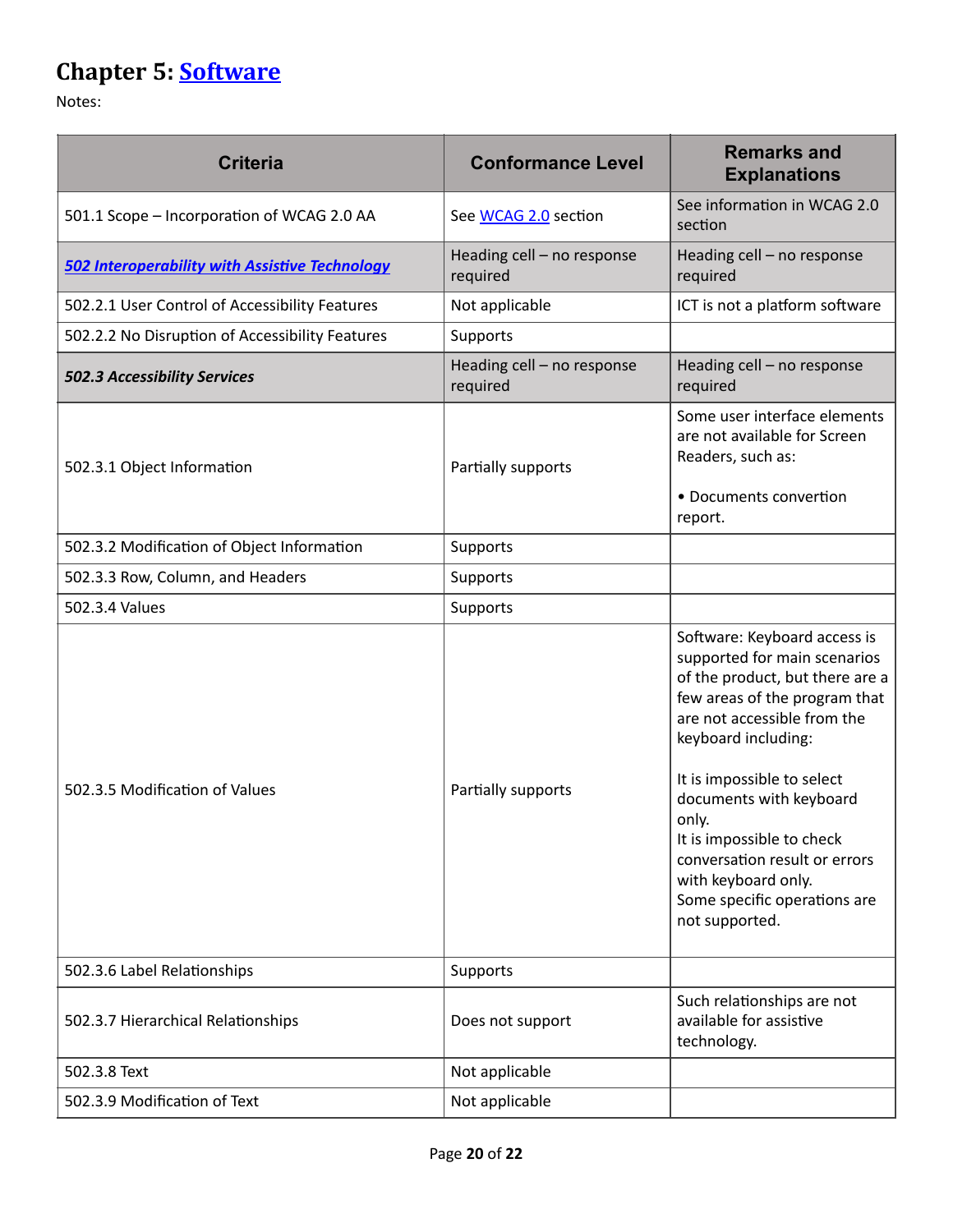| <b>Criteria</b>                                                                               | <b>Conformance Level</b>               | <b>Remarks and</b><br><b>Explanations</b>                                                                                   |
|-----------------------------------------------------------------------------------------------|----------------------------------------|-----------------------------------------------------------------------------------------------------------------------------|
| 502.3.10 List of Actions                                                                      | Not applicable                         |                                                                                                                             |
| 502.3.11 Actions on Objects                                                                   | Not applicable                         |                                                                                                                             |
| 502.3.12 Focus Cursor                                                                         | Not applicable                         |                                                                                                                             |
| 502.3.13 Modification of Focus Cursor                                                         | Not applicable                         |                                                                                                                             |
| 502.3.14 Event Notification                                                                   | Not applicable                         |                                                                                                                             |
| 502.4 Platform Accessibility Features                                                         | Not applicable                         | ICT is not a platform or<br>platform software                                                                               |
| <b>503 Applications</b>                                                                       | Heading cell - no response<br>required | Heading cell - no response<br>required                                                                                      |
| 503.2 User Preferences                                                                        | Partially supports                     | Software: Most elements in<br>the product interface inherit<br>user selected display<br>attributes with some<br>exceptions. |
| 503.3 Alternative User Interfaces                                                             | Not applicable                         |                                                                                                                             |
| 503.4 User Controls for Captions and Audio<br><b>Description</b>                              | Heading cell - no response<br>required | Heading cell - no response<br>required                                                                                      |
| 503.4.1 Caption Controls                                                                      | Not applicable                         |                                                                                                                             |
| 503.4.2 Audio Description Controls                                                            | Not applicable                         |                                                                                                                             |
| <b>504 Authoring Tools</b>                                                                    | Heading cell - no response<br>required | Heading cell - no response<br>required                                                                                      |
| 504.2 Content Creation or Editing (if not authoring<br>tool, enter "not applicable")          | See WCAG 2.0 section                   | See information in WCAG 2.0<br>section                                                                                      |
| 504.2.1 Preservation of Information Provided for<br><b>Accessibility in Format Conversion</b> | Not applicable                         |                                                                                                                             |
| 504.2.2 PDF Export                                                                            | Not applicable                         |                                                                                                                             |
| 504.3 Prompts                                                                                 | Not applicable                         |                                                                                                                             |
| 504.4 Templates                                                                               | Not applicable                         |                                                                                                                             |

#### <span id="page-20-0"></span>**Chapter 6: Support Documentation and Services**

| Criteria                         | <b>Conformance Level</b>               | <b>Remarks and</b><br><b>Explanations</b> |
|----------------------------------|----------------------------------------|-------------------------------------------|
| 601.1 Scope                      | Heading cell - no response<br>required | Heading cell - no response<br>required    |
| <b>602 Support Documentation</b> | Heading cell - no response<br>required | Heading cell - no response<br>required    |